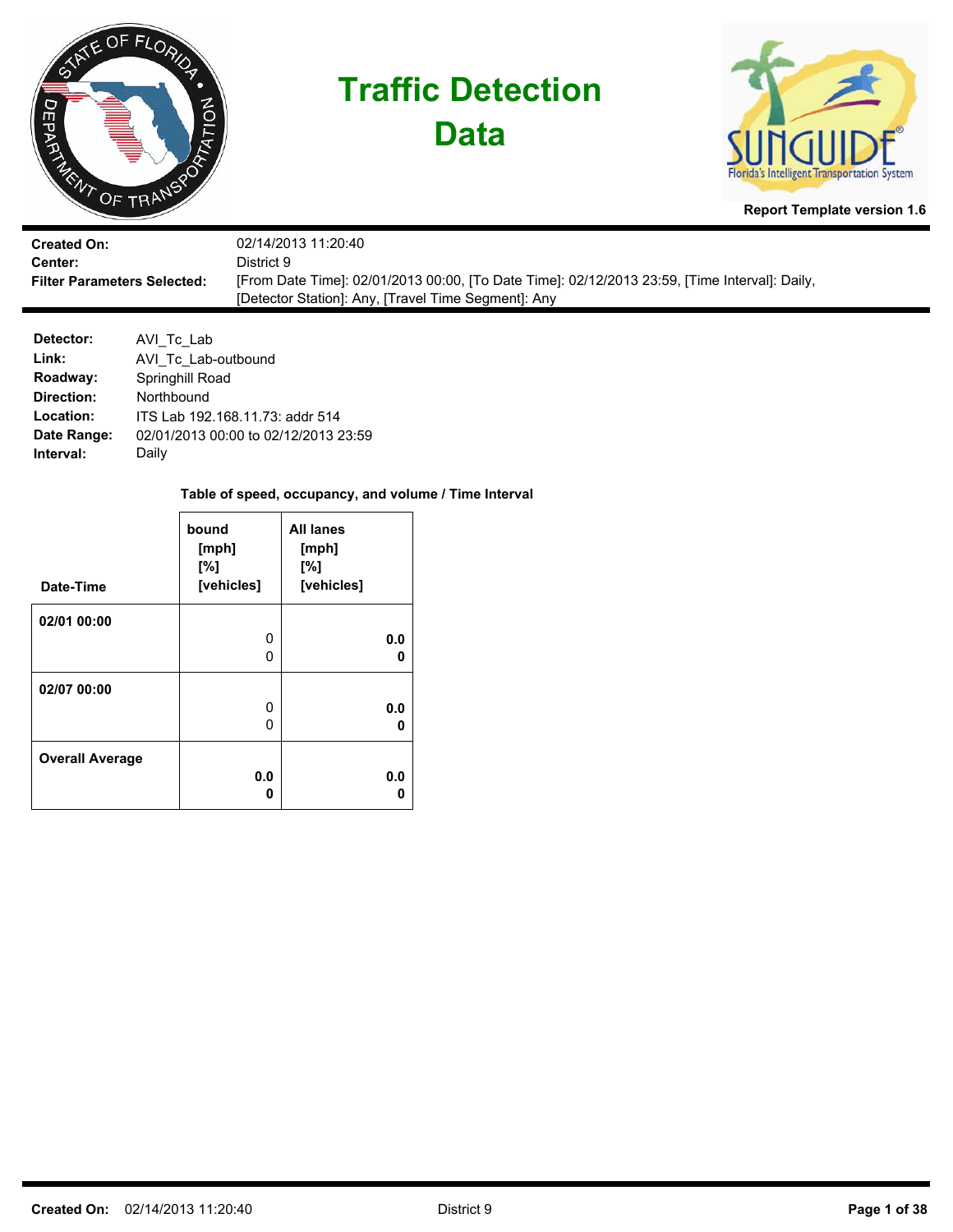

| <b>Created On:</b>                 | 02/14/2013 11:20:40                                                                           |
|------------------------------------|-----------------------------------------------------------------------------------------------|
| <b>Center:</b>                     | District 9                                                                                    |
| <b>Filter Parameters Selected:</b> | [From Date Time]: 02/01/2013 00:00, [To Date Time]: 02/12/2013 23:59, [Time Interval]: Daily, |
|                                    | [Detector Station]: Any, [Travel Time Segment]: Any                                           |

| Detector:   | AVI Tc Springhill                    |
|-------------|--------------------------------------|
| Link:       | AVI Tc Springhill-Inbound            |
| Roadway:    | Springhill Road                      |
| Direction:  | Southbound                           |
| Location:   | Springhill Mast Arm                  |
| Date Range: | 02/01/2013 00:00 to 02/12/2013 23:59 |
| Interval:   | Daily                                |

| Date-Time              | bound<br>[mph]<br>[%]<br>[vehicles] | <b>All lanes</b><br>[mph]<br>[%]<br>[vehicles] |
|------------------------|-------------------------------------|------------------------------------------------|
|                        |                                     |                                                |
| 02/01 00:00            |                                     |                                                |
|                        | 0                                   | 0.0                                            |
|                        | O                                   | n                                              |
|                        |                                     |                                                |
| 02/07 00:00            |                                     |                                                |
|                        | 0                                   | 0.0                                            |
|                        | O                                   | n                                              |
|                        |                                     |                                                |
| <b>Overall Average</b> |                                     |                                                |
|                        | 0.0                                 | 0.0                                            |
|                        | Λ                                   |                                                |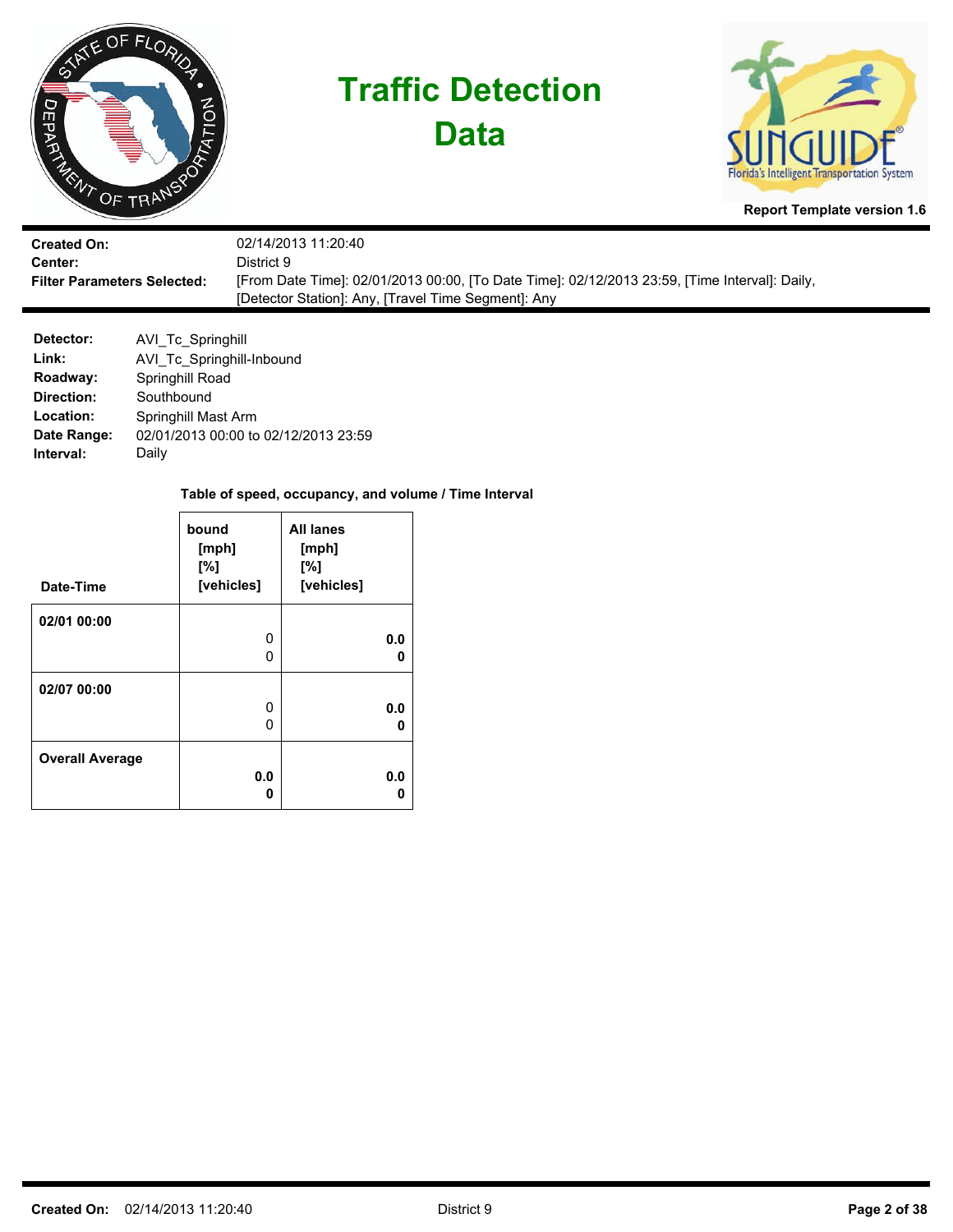

**Data**



**Report Template version 1.6**

| <b>Created On:</b>                 | 02/14/2013 11:20:40                                                                           |
|------------------------------------|-----------------------------------------------------------------------------------------------|
| Center:                            | District 9                                                                                    |
| <b>Filter Parameters Selected:</b> | [From Date Time]: 02/01/2013 00:00, [To Date Time]: 02/12/2013 23:59, [Time Interval]: Daily, |
|                                    | [Detector Station]: Any, [Travel Time Segment]: Any                                           |

| Detector:   | IVV LPR                              |
|-------------|--------------------------------------|
| Link:       | <b>IVV LPR-link1</b>                 |
| Roadway:    | $1 - 10$                             |
| Direction:  | Eastbound                            |
| Location:   | Clay Workstation 8.201:8050          |
| Date Range: | 02/01/2013 00:00 to 02/12/2013 23:59 |
| Interval:   | Daily                                |

| Date-Time              | link1<br>[mph]<br>[%]<br>[vehicles] | <b>All lanes</b><br>[mph]<br>[%]<br>[vehicles] |
|------------------------|-------------------------------------|------------------------------------------------|
|                        |                                     |                                                |
| 02/01 00:00            |                                     |                                                |
|                        | 0                                   | 0.0                                            |
|                        | 0                                   | n                                              |
| 02/07 00:00            |                                     |                                                |
|                        | 0                                   | 0.0                                            |
|                        | O                                   | o                                              |
| <b>Overall Average</b> |                                     |                                                |
|                        | 0.0                                 | 0.0                                            |
|                        | Ω                                   |                                                |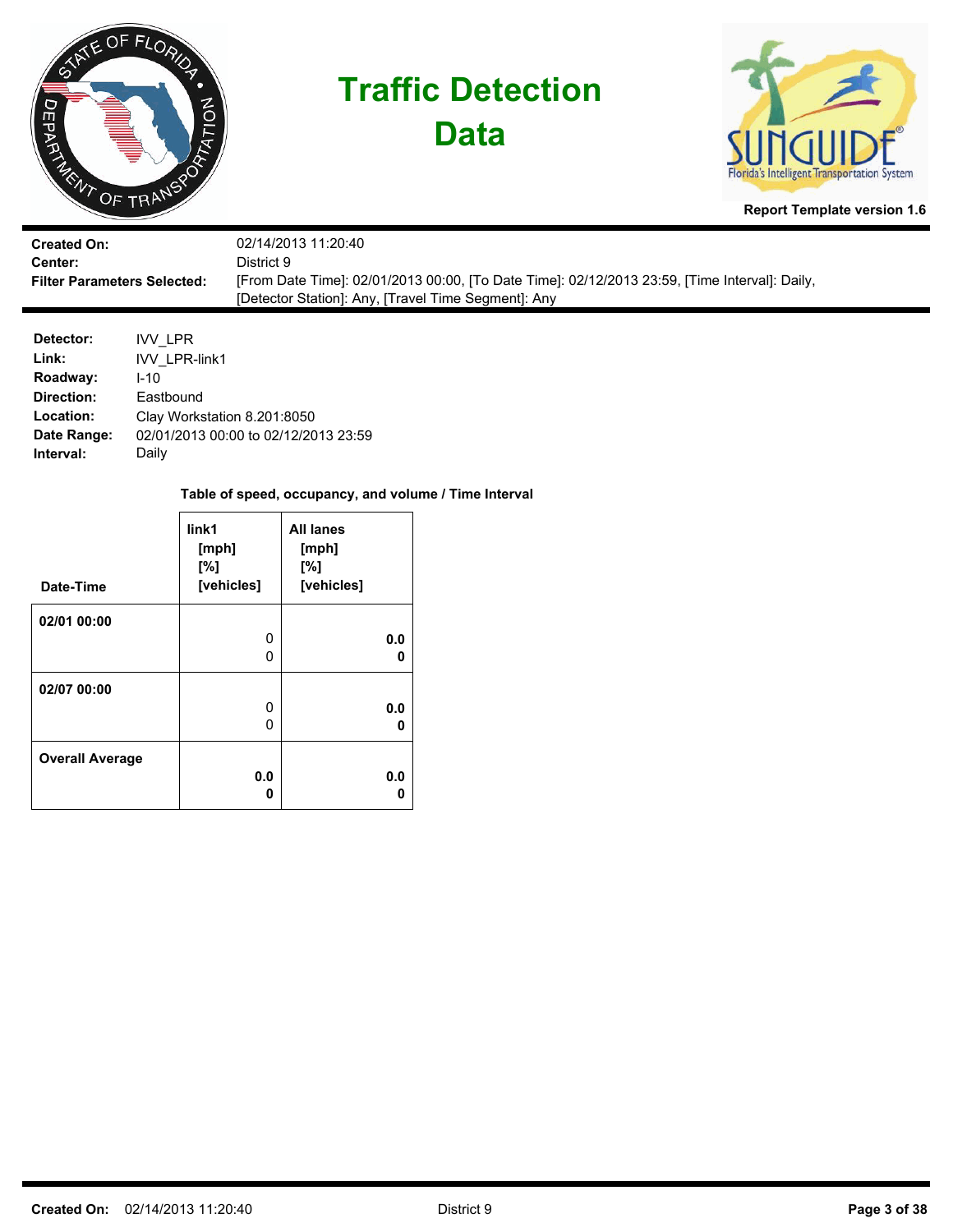





**Report Template version 1.6**

| <b>Created On:</b>                 | 02/14/2013 11:20:40                                                                           |
|------------------------------------|-----------------------------------------------------------------------------------------------|
| <b>Center:</b>                     | District 9.                                                                                   |
| <b>Filter Parameters Selected:</b> | [From Date Time]: 02/01/2013 00:00, [To Date Time]: 02/12/2013 23:59, [Time Interval]: Daily, |
|                                    | [Detector Station]: Any, [Travel Time Segment]: Any                                           |

| Detector:   | RSE OT                               |
|-------------|--------------------------------------|
| Link:       | RSE OT-NB                            |
| Roadway:    | $1 - 10$                             |
| Direction:  | Eastbound                            |
| Location:   | Convention center                    |
| Date Range: | 02/01/2013 00:00 to 02/12/2013 23:59 |
| Interval:   | Daily                                |

| Date-Time              | OT-NB<br>[mph]<br>[%]<br>[vehicles] | <b>All lanes</b><br>[mph]<br>[%]<br>[vehicles] |
|------------------------|-------------------------------------|------------------------------------------------|
|                        |                                     |                                                |
| 02/01 00:00            |                                     |                                                |
|                        | 0                                   | 0.0                                            |
|                        | O                                   | n                                              |
|                        |                                     |                                                |
| 02/07 00:00            |                                     |                                                |
|                        | 0                                   | 0.0                                            |
|                        | O                                   | n                                              |
|                        |                                     |                                                |
| <b>Overall Average</b> |                                     |                                                |
|                        | 0.0                                 | 0.0                                            |
|                        | n                                   |                                                |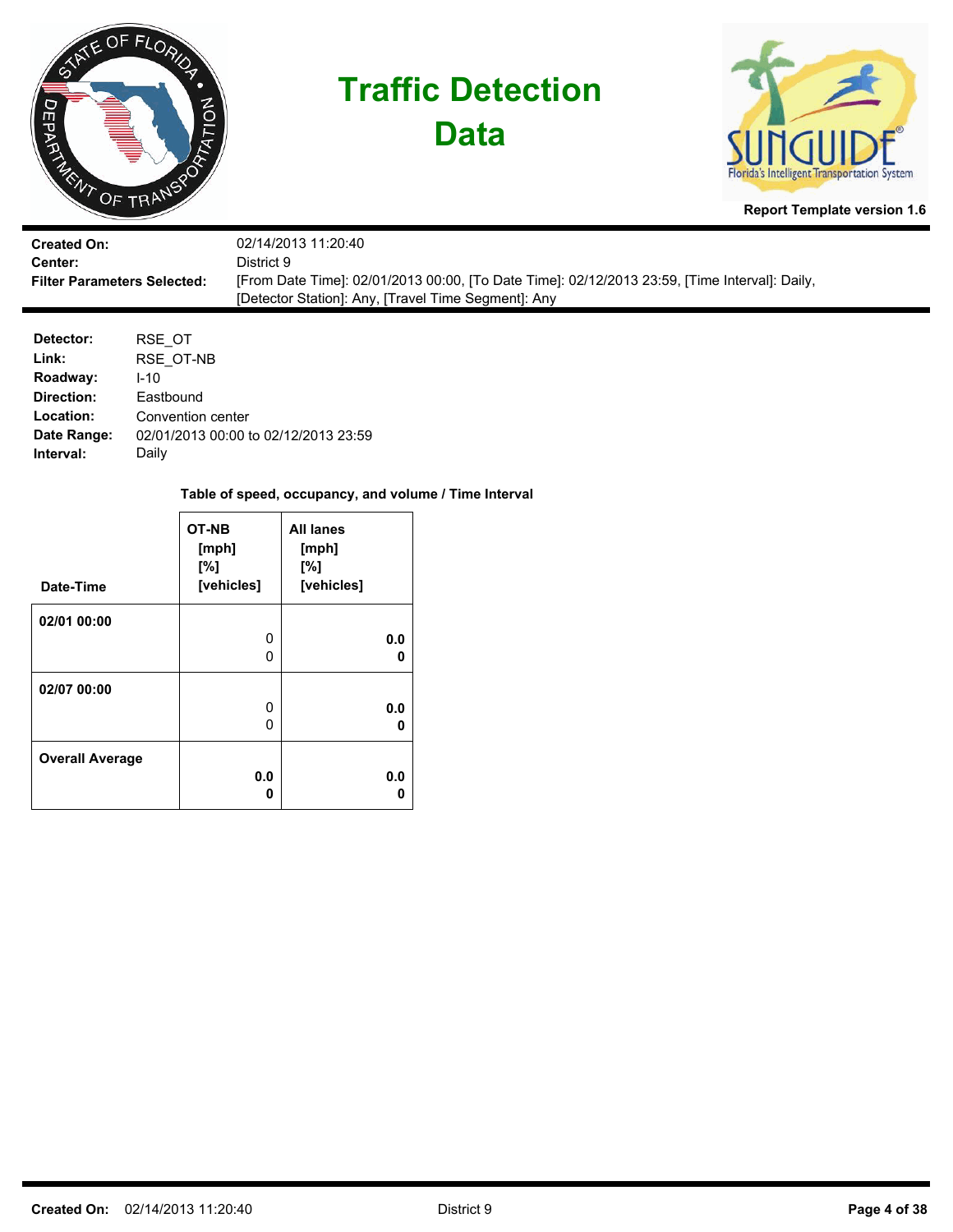

**Data**



**Report Template version 1.6**

| <b>Created On:</b>                 | 02/14/2013 11:20:40                                                                           |
|------------------------------------|-----------------------------------------------------------------------------------------------|
| <b>Center:</b>                     | District 9.                                                                                   |
| <b>Filter Parameters Selected:</b> | [From Date Time]: 02/01/2013 00:00, [To Date Time]: 02/12/2013 23:59, [Time Interval]: Daily, |
|                                    | [Detector Station]: Any, [Travel Time Segment]: Any                                           |

| Detector:   | RTMS G4                                |
|-------------|----------------------------------------|
| Link:       | RTMS G4-link1                          |
| Roadway:    | Springhill Road                        |
| Direction:  | Southbound                             |
| Location:   | Not Really Offset from Springhill Road |
| Date Range: | 02/01/2013 00:00 to 02/12/2013 23:59   |
| Interval:   | Daily                                  |

| Date-Time              | lane1<br>[mph]<br>[%]<br>[vehicles] | <b>All lanes</b><br>[mph]<br>[%]<br>[vehicles] |
|------------------------|-------------------------------------|------------------------------------------------|
| 02/01 00:00            |                                     |                                                |
|                        | 0                                   | 0.0                                            |
|                        | 0                                   | n                                              |
| 02/07 00:00            |                                     |                                                |
|                        | 0                                   | 0.0                                            |
|                        | 0                                   | n                                              |
| <b>Overall Average</b> |                                     |                                                |
|                        | 0.0                                 | 0.0                                            |
|                        | Ω                                   |                                                |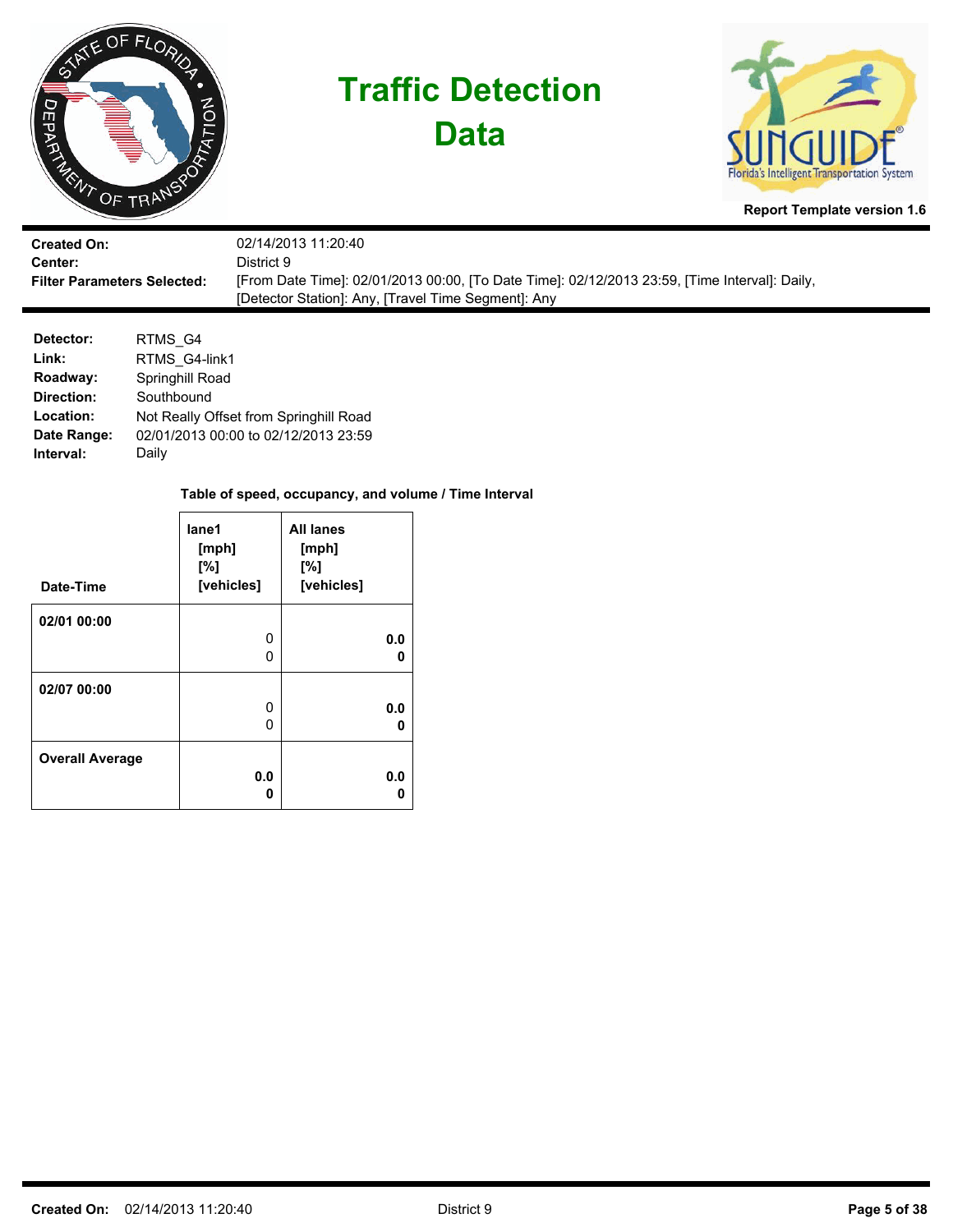

**Data**



**Report Template version 1.6**

| <b>Created On:</b>                 | 02/14/2013 11:20:40                                                                           |
|------------------------------------|-----------------------------------------------------------------------------------------------|
| Center:                            | District 9                                                                                    |
| <b>Filter Parameters Selected:</b> | [From Date Time]: 02/01/2013 00:00, [To Date Time]: 02/12/2013 23:59, [Time Interval]: Daily, |
|                                    | [Detector Station]: Any, [Travel Time Segment]: Any                                           |

| Detector:   | RTMS G4                                |
|-------------|----------------------------------------|
| Link:       | RTMS G4-link2                          |
| Roadway:    | Springhill Road                        |
| Direction:  | Northbound                             |
| Location:   | Not Really Offset from Springhill Road |
| Date Range: | 02/01/2013 00:00 to 02/12/2013 23:59   |
| Interval:   | Daily                                  |

| Date-Time              | lane1<br>[mph]<br>$N^{\circ}$<br>[vehicles] | <b>All lanes</b><br>[mph]<br>[%]<br>[vehicles] |
|------------------------|---------------------------------------------|------------------------------------------------|
| 02/01 00:00            |                                             |                                                |
|                        | 0                                           | 0.0                                            |
|                        | ი                                           | n                                              |
| 02/07 00:00            |                                             |                                                |
|                        | 0                                           | 0.0                                            |
|                        | O                                           | o                                              |
| <b>Overall Average</b> |                                             |                                                |
|                        | 0.0                                         | 0.0                                            |
|                        | Ω                                           |                                                |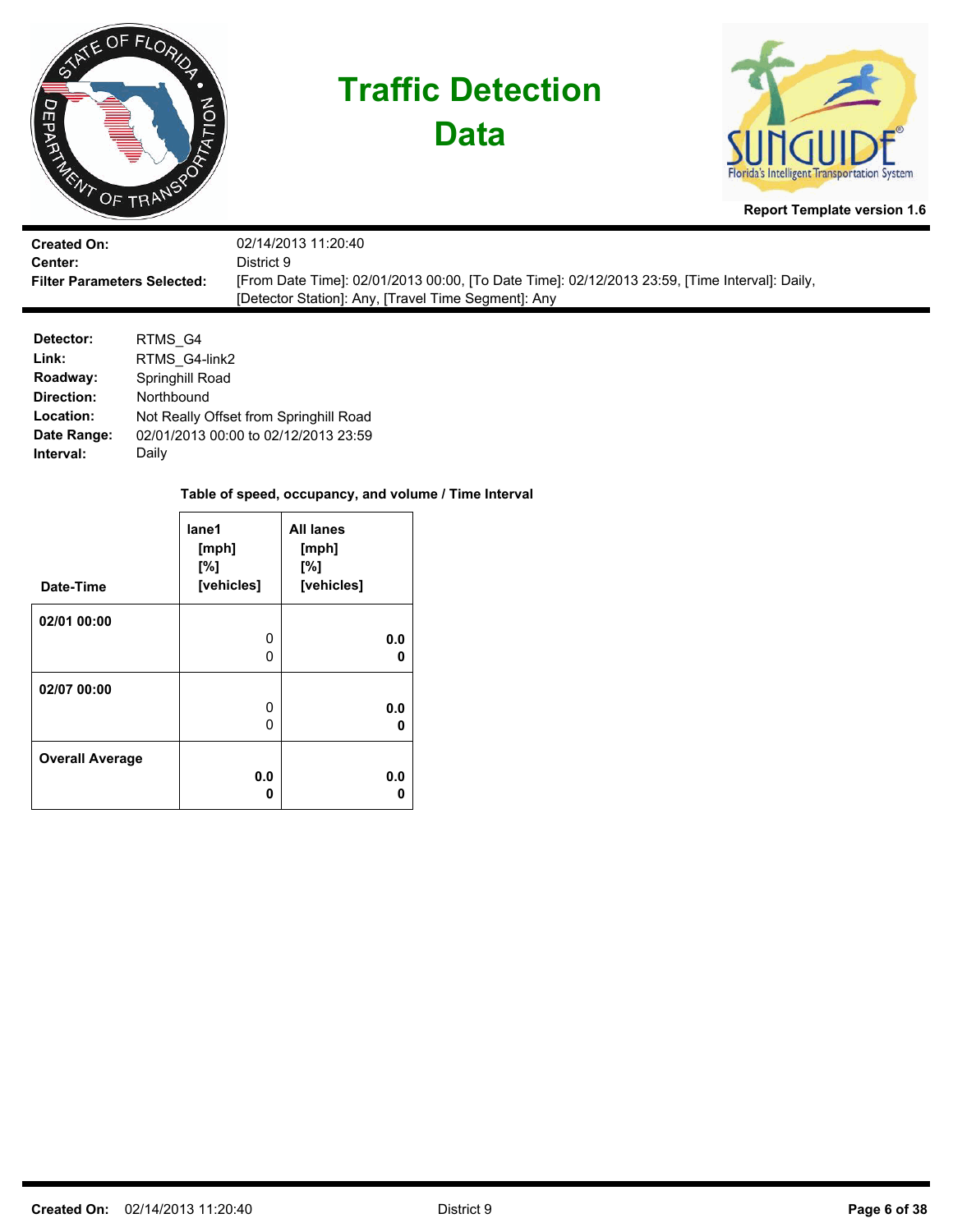

**Data**



**Report Template version 1.6**

| <b>Created On:</b>                 | 02/14/2013 11:20:40                                                                           |
|------------------------------------|-----------------------------------------------------------------------------------------------|
| <b>Center:</b>                     | District 9                                                                                    |
| <b>Filter Parameters Selected:</b> | [From Date Time]: 02/01/2013 00:00, [To Date Time]: 02/12/2013 23:59, [Time Interval]: Daily, |
|                                    | [Detector Station]: Any, [Travel Time Segment]: Any                                           |

| Detector:   | RTMS-01                              |
|-------------|--------------------------------------|
| Link:       | RTMS-01-link1                        |
| Roadway:    | $1 - 10$                             |
| Direction:  | Eastbound                            |
| Location:   | I-10 Strip                           |
| Date Range: | 02/01/2013 00:00 to 02/12/2013 23:59 |
| Interval:   | Daily                                |

| Date-Time              | lane1<br>[mph]<br>[%]<br>[vehicles] | lane <sub>2</sub><br>[mph]<br>[%]<br>[vehicles] | <b>All lanes</b><br>[mph]<br>[%]<br>[vehicles] |
|------------------------|-------------------------------------|-------------------------------------------------|------------------------------------------------|
| 02/01 00:00            | 44                                  | 44                                              | 44.0                                           |
|                        | 50                                  | 50                                              | 50.0                                           |
|                        | 49,120                              | 49,120                                          | 98,240                                         |
| 02/05 00:00            | 44                                  | 44                                              | 44.0                                           |
|                        | 50                                  | 50                                              | 50.0                                           |
|                        | 47,630                              | 47,630                                          | 95,260                                         |
| 02/06 00:00            | 44                                  | 44                                              | 44.0                                           |
|                        | 50                                  | 50                                              | 50.0                                           |
|                        | 86,360                              | 86,360                                          | 172,720                                        |
| 02/07 00:00            | 44                                  | 44                                              | 44.0                                           |
|                        | 50                                  | 50                                              | 50.0                                           |
|                        | 85,380                              | 85,380                                          | 170,760                                        |
| 02/12 00:00            | 44                                  | 44                                              | 44.0                                           |
|                        | 50                                  | 50                                              | 50.0                                           |
|                        | 43,130                              | 43,130                                          | 86,260                                         |
| <b>Overall Average</b> | 44                                  | 44                                              | 44.0                                           |
|                        | 50.0                                | 50.0                                            | 50.0                                           |
|                        | 311,620                             | 311,620                                         | 623,240                                        |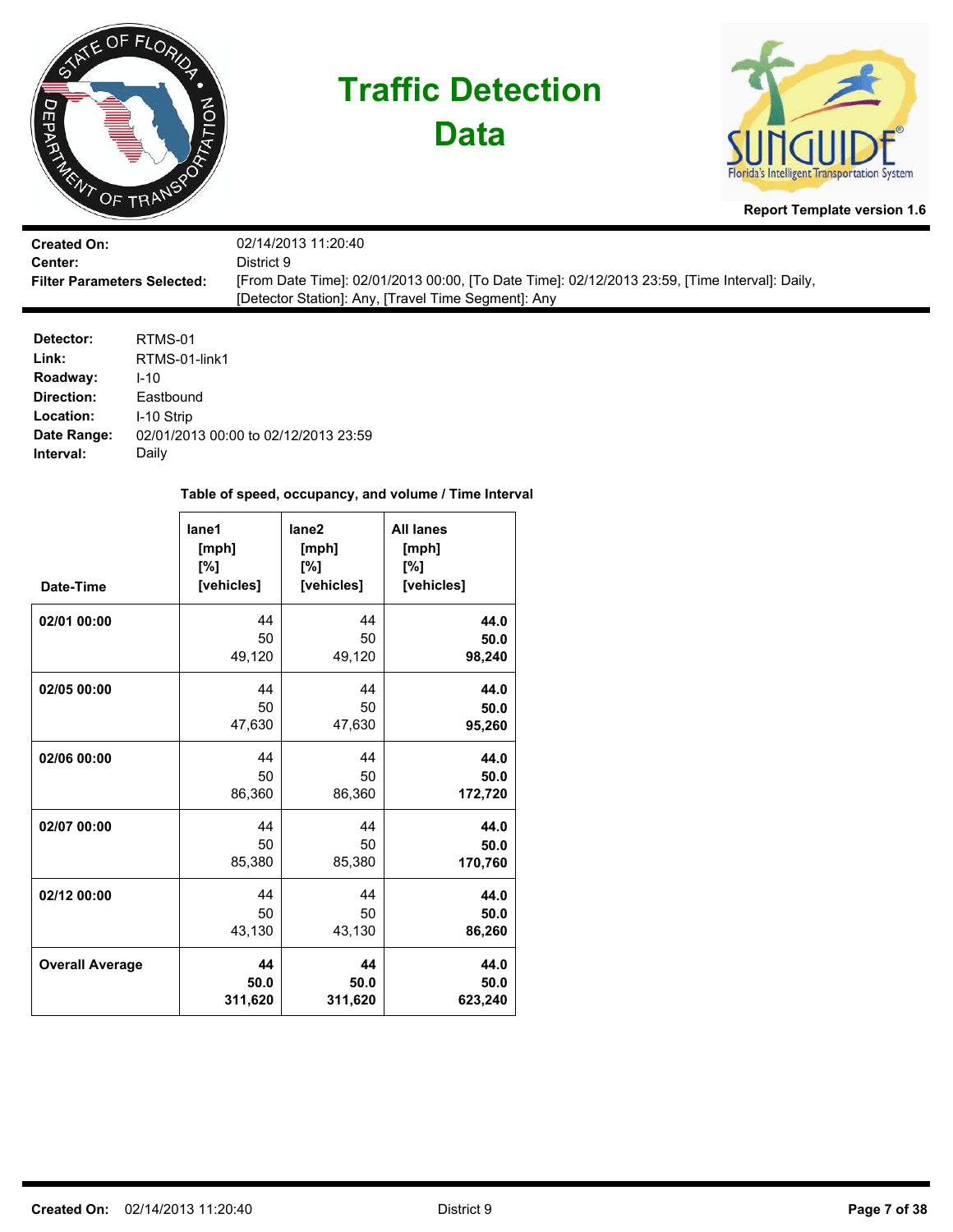

**Data**



**Report Template version 1.6**

| <b>Created On:</b>                 | 02/14/2013 11:20:40                                                                           |
|------------------------------------|-----------------------------------------------------------------------------------------------|
| <b>Center:</b>                     | District 9.                                                                                   |
| <b>Filter Parameters Selected:</b> | [From Date Time]: 02/01/2013 00:00, [To Date Time]: 02/12/2013 23:59, [Time Interval]: Daily, |
|                                    | [Detector Station]: Any, [Travel Time Segment]: Any                                           |

| Detector:   | RTMS-01                              |
|-------------|--------------------------------------|
| Link:       | RTMS-01-link2                        |
| Roadway:    | $1 - 10$                             |
| Direction:  | Westbound                            |
| Location:   | I-10 Strip                           |
| Date Range: | 02/01/2013 00:00 to 02/12/2013 23:59 |
| Interval:   | Daily                                |

| Date-Time              | lane1<br>[mph]<br>[%]<br>[vehicles] | lane <sub>2</sub><br>[mph]<br>[%]<br>[vehicles] | <b>All lanes</b><br>[mph]<br>[%]<br>[vehicles] |
|------------------------|-------------------------------------|-------------------------------------------------|------------------------------------------------|
| 02/01 00:00            | 44                                  | 44                                              | 44.0                                           |
|                        | 50                                  | 50                                              | 50.0                                           |
|                        | 49,120                              | 49,120                                          | 98,240                                         |
| 02/05 00:00            | 44                                  | 44                                              | 44.0                                           |
|                        | 50                                  | 50                                              | 50.0                                           |
|                        | 47,630                              | 47,630                                          | 95,260                                         |
| 02/06 00:00            | 44                                  | 44                                              | 44.0                                           |
|                        | 50                                  | 50                                              | 50.0                                           |
|                        | 86,360                              | 86,360                                          | 172,720                                        |
| 02/07 00:00            | 44                                  | 44                                              | 44.0                                           |
|                        | 50                                  | 50                                              | 50.0                                           |
|                        | 85,380                              | 85,380                                          | 170,760                                        |
| 02/12 00:00            | 44                                  | 44                                              | 44.0                                           |
|                        | 50                                  | 50                                              | 50.0                                           |
|                        | 43,130                              | 43,130                                          | 86,260                                         |
| <b>Overall Average</b> | 44                                  | 44                                              | 44.0                                           |
|                        | 50.0                                | 50.0                                            | 50.0                                           |
|                        | 311,620                             | 311,620                                         | 623,240                                        |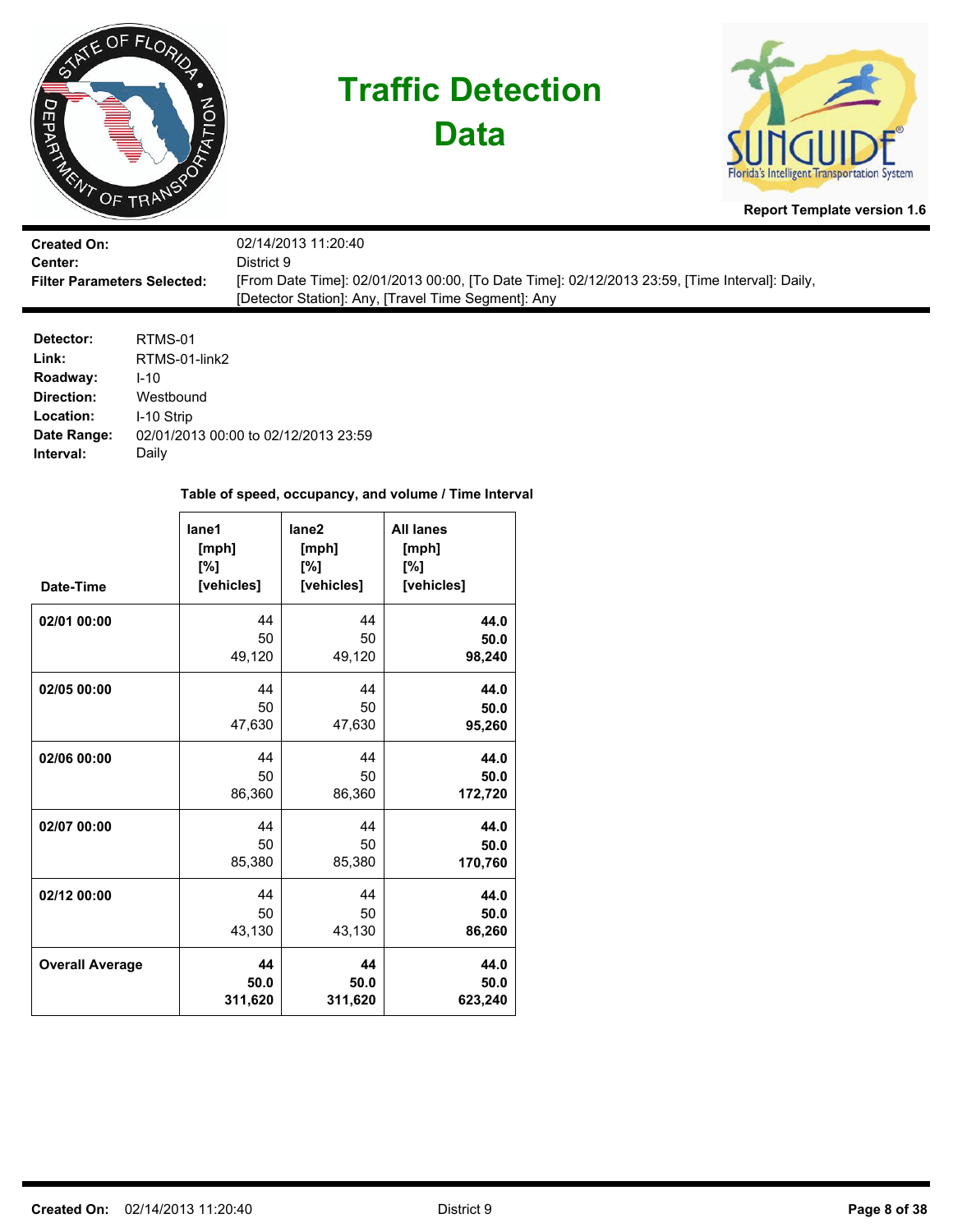

**Data**



**Report Template version 1.6**

| <b>Created On:</b>                 | 02/14/2013 11:20:40                                                                           |
|------------------------------------|-----------------------------------------------------------------------------------------------|
| Center:                            | District 9.                                                                                   |
| <b>Filter Parameters Selected:</b> | [From Date Time]: 02/01/2013 00:00, [To Date Time]: 02/12/2013 23:59, [Time Interval]: Daily, |
|                                    | [Detector Station]: Any, [Travel Time Segment]: Any                                           |

| Detector:   | RTMS-02                              |
|-------------|--------------------------------------|
| Link:       | RTMS-02-link1                        |
| Roadway:    | $1 - 10$                             |
| Direction:  | Eastbound                            |
| Location:   | I-10 Strip                           |
| Date Range: | 02/01/2013 00:00 to 02/12/2013 23:59 |
| Interval:   | Daily                                |

| Date-Time              | lane1<br>[mph]<br>[%]<br>[vehicles] | lane <sub>2</sub><br>[mph]<br>[%]<br>[vehicles] | <b>All lanes</b><br>[mph]<br>[%]<br>[vehicles] |
|------------------------|-------------------------------------|-------------------------------------------------|------------------------------------------------|
| 02/01 00:00            | 44                                  | 44                                              | 44.0                                           |
|                        | 50                                  | 50                                              | 50.0                                           |
|                        | 24,580                              | 24,580                                          | 49,160                                         |
| 02/05 00:00            | 44                                  | 44                                              | 44.0                                           |
|                        | 50                                  | 50                                              | 50.0                                           |
|                        | 23,820                              | 23,820                                          | 47,640                                         |
| 02/06 00:00            | 44                                  | 44                                              | 44.0                                           |
|                        | 50                                  | 50                                              | 50.0                                           |
|                        | 43,200                              | 43,200                                          | 86,400                                         |
| 02/07 00:00            | 44                                  | 44                                              | 44.0                                           |
|                        | 50                                  | 50                                              | 50.0                                           |
|                        | 42,720                              | 42,720                                          | 85,440                                         |
| 02/12 00:00            | 44                                  | 44                                              | 44.0                                           |
|                        | 50                                  | 50                                              | 50.0                                           |
|                        | 21,580                              | 21,580                                          | 43,160                                         |
| <b>Overall Average</b> | 44                                  | 44                                              | 44.0                                           |
|                        | 50.0                                | 50.0                                            | 50.0                                           |
|                        | 155,900                             | 155,900                                         | 311,800                                        |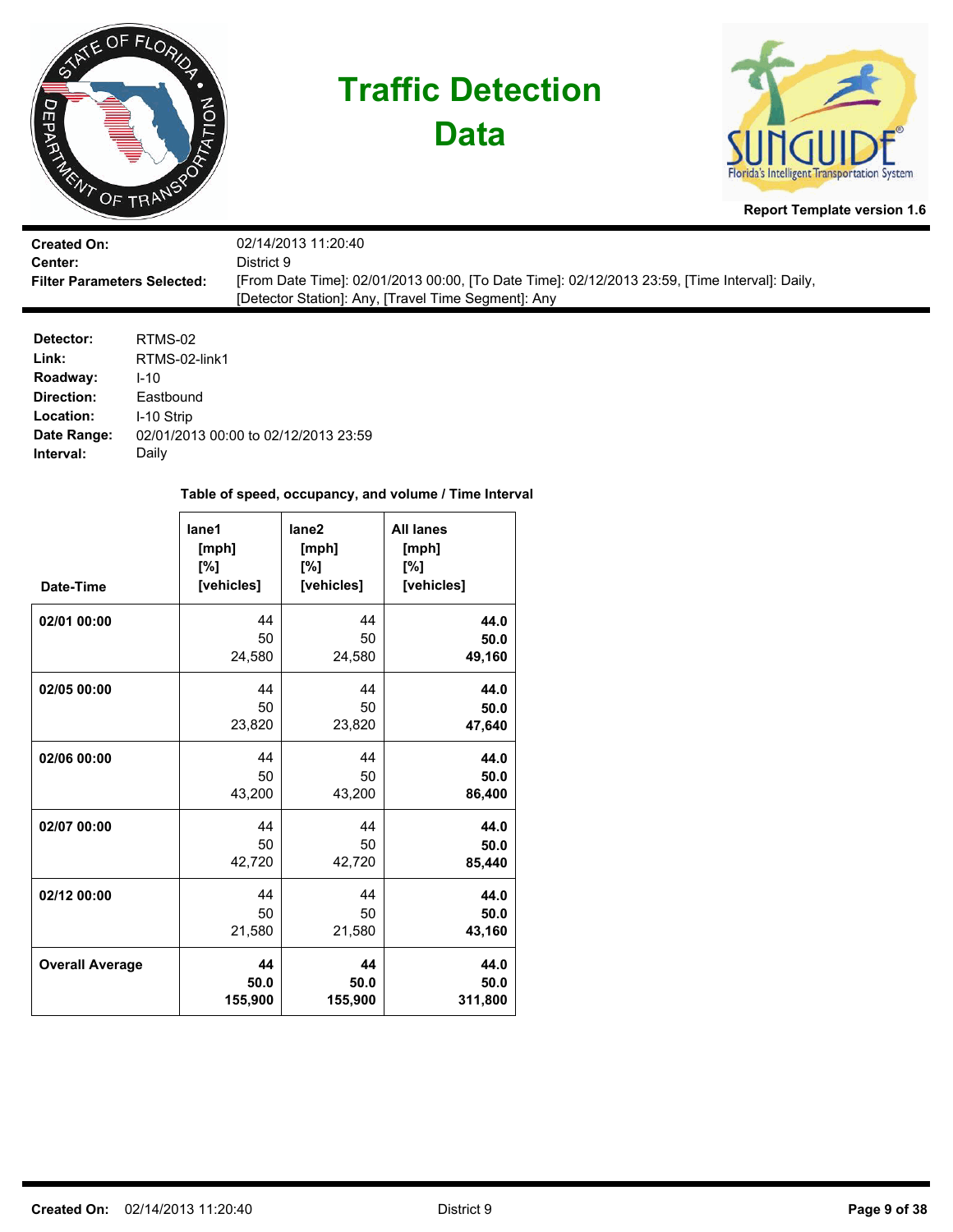

**Data**



**Report Template version 1.6**

| <b>Created On:</b>                 | 02/14/2013 11:20:40                                                                           |
|------------------------------------|-----------------------------------------------------------------------------------------------|
| <b>Center:</b>                     | District 9.                                                                                   |
| <b>Filter Parameters Selected:</b> | [From Date Time]: 02/01/2013 00:00, [To Date Time]: 02/12/2013 23:59, [Time Interval]: Daily, |
|                                    | [Detector Station]: Any, [Travel Time Segment]: Any                                           |

| Detector:   | RTMS-02                              |
|-------------|--------------------------------------|
| Link:       | RTMS-02-link2                        |
| Roadway:    | $1 - 10$                             |
| Direction:  | Westbound                            |
| Location:   | I-10 Strip                           |
| Date Range: | 02/01/2013 00:00 to 02/12/2013 23:59 |
| Interval:   | Daily                                |

| Date-Time              | lane1<br>[mph]<br>[%]<br>[vehicles] | lane <sub>2</sub><br>[mph]<br>[%]<br>[vehicles] | <b>All lanes</b><br>[mph]<br>[%]<br>[vehicles] |
|------------------------|-------------------------------------|-------------------------------------------------|------------------------------------------------|
| 02/01 00:00            | 44                                  | 44                                              | 44.0                                           |
|                        | 50                                  | 50                                              | 50.0                                           |
|                        | 24,580                              | 24,580                                          | 49,160                                         |
| 02/05 00:00            | 44                                  | 44                                              | 44.0                                           |
|                        | 50                                  | 50                                              | 50.0                                           |
|                        | 23,820                              | 23,820                                          | 47,640                                         |
| 02/06 00:00            | 44                                  | 44                                              | 44.0                                           |
|                        | 50                                  | 50                                              | 50.0                                           |
|                        | 43,200                              | 43,200                                          | 86,400                                         |
| 02/07 00:00            | 44                                  | 44                                              | 44.0                                           |
|                        | 50                                  | 50                                              | 50.0                                           |
|                        | 42,720                              | 42,720                                          | 85,440                                         |
| 02/12 00:00            | 44                                  | 44                                              | 44.0                                           |
|                        | 50                                  | 50                                              | 50.0                                           |
|                        | 21,580                              | 21,580                                          | 43,160                                         |
| <b>Overall Average</b> | 44                                  | 44                                              | 44.0                                           |
|                        | 50.0                                | 50.0                                            | 50.0                                           |
|                        | 155,900                             | 155,900                                         | 311,800                                        |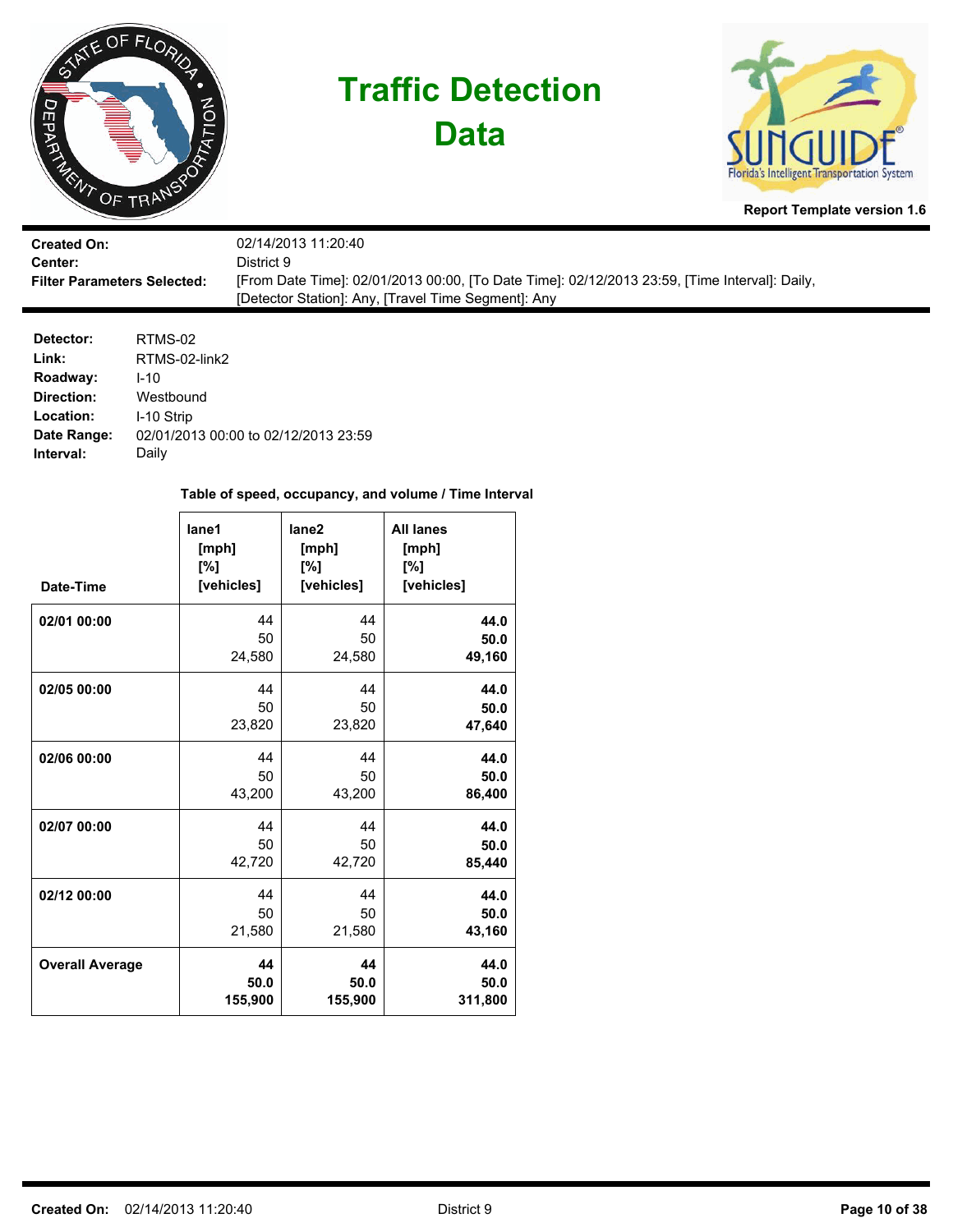

**Data**



**Report Template version 1.6**

| <b>Created On:</b>                 | 02/14/2013 11:20:40                                                                           |
|------------------------------------|-----------------------------------------------------------------------------------------------|
| Center:                            | District 9.                                                                                   |
| <b>Filter Parameters Selected:</b> | [From Date Time]: 02/01/2013 00:00, [To Date Time]: 02/12/2013 23:59, [Time Interval]: Daily, |
|                                    | [Detector Station]: Any, [Travel Time Segment]: Any                                           |

| Detector:   | RTMS-03                              |
|-------------|--------------------------------------|
| Link:       | RTMS-03-link1                        |
| Roadway:    | $1 - 10$                             |
| Direction:  | Eastbound                            |
| Location:   | I-10 Strip                           |
| Date Range: | 02/01/2013 00:00 to 02/12/2013 23:59 |
| Interval:   | Daily                                |

| Date-Time              | lane1<br>[mph]<br>[%]<br>[vehicles] | lane <sub>2</sub><br>[mph]<br>[%]<br>[vehicles] | <b>All lanes</b><br>[mph]<br>[%]<br>[vehicles] |
|------------------------|-------------------------------------|-------------------------------------------------|------------------------------------------------|
| 02/01 00:00            | 44                                  | 44                                              | 44.0                                           |
|                        | 50                                  | 50                                              | 50.0                                           |
|                        | 24,580                              | 24,580                                          | 49,160                                         |
| 02/05 00:00            | 44                                  | 44                                              | 44.0                                           |
|                        | 50                                  | 50                                              | 50.0                                           |
|                        | 23,820                              | 23,820                                          | 47,640                                         |
| 02/06 00:00            | 44                                  | 44                                              | 44.0                                           |
|                        | 50                                  | 50                                              | 50.0                                           |
|                        | 43,200                              | 43,200                                          | 86,400                                         |
| 02/07 00:00            | 44                                  | 44                                              | 44.0                                           |
|                        | 50                                  | 50                                              | 50.0                                           |
|                        | 42,720                              | 42,720                                          | 85,440                                         |
| 02/12 00:00            | 44                                  | 44                                              | 44.0                                           |
|                        | 50                                  | 50                                              | 50.0                                           |
|                        | 21,580                              | 21,580                                          | 43,160                                         |
| <b>Overall Average</b> | 44                                  | 44                                              | 44.0                                           |
|                        | 50.0                                | 50.0                                            | 50.0                                           |
|                        | 155,900                             | 155,900                                         | 311,800                                        |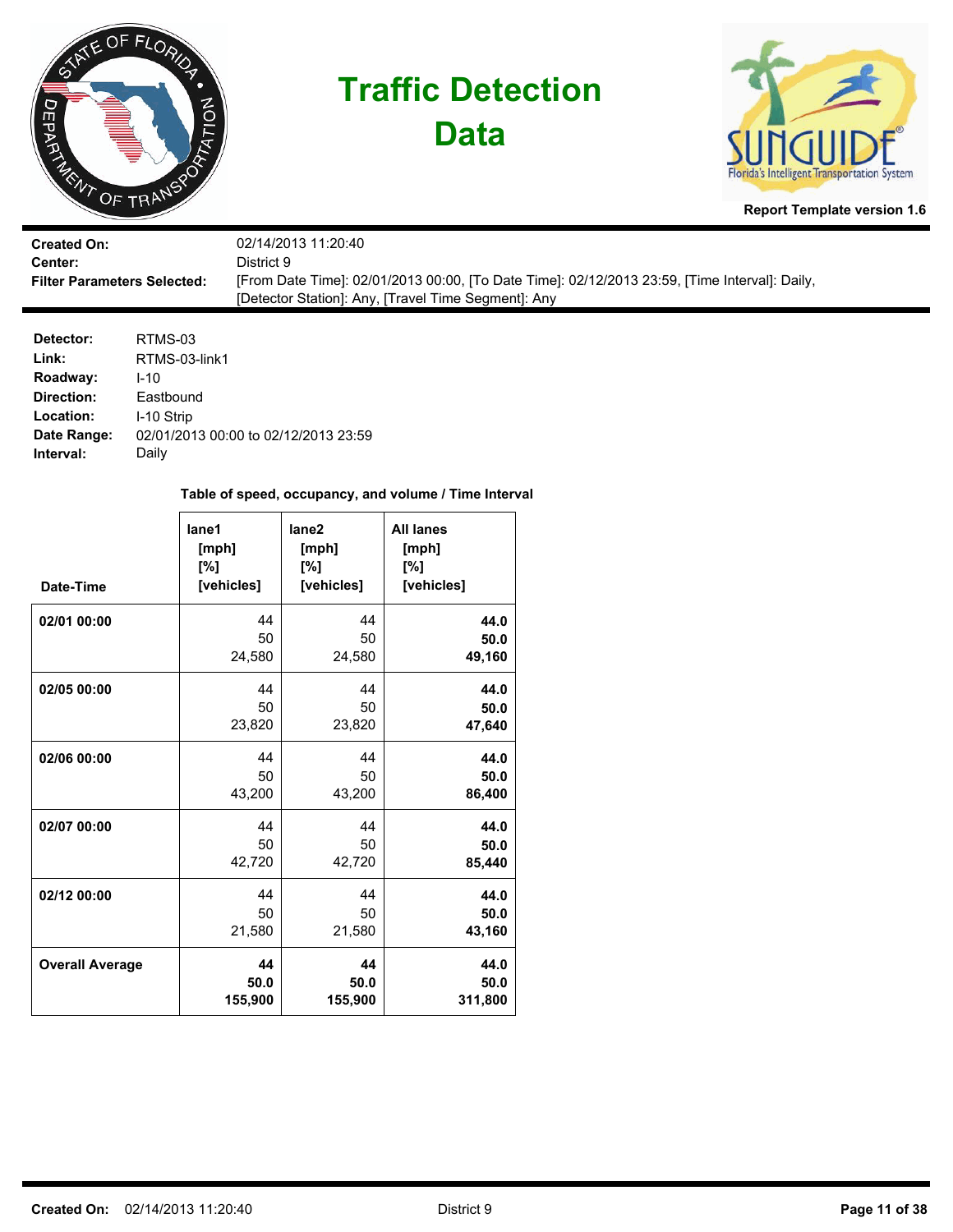

**Data**



**Report Template version 1.6**

| <b>Created On:</b>                 | 02/14/2013 11:20:40                                                                           |
|------------------------------------|-----------------------------------------------------------------------------------------------|
| Center:                            | District 9.                                                                                   |
| <b>Filter Parameters Selected:</b> | [From Date Time]: 02/01/2013 00:00, [To Date Time]: 02/12/2013 23:59, [Time Interval]: Daily, |
|                                    | [Detector Station]: Any, [Travel Time Segment]: Any                                           |

| Detector:   | RTMS-03                              |
|-------------|--------------------------------------|
| Link:       | RTMS-03-link2                        |
| Roadway:    | $1 - 10$                             |
| Direction:  | Westbound                            |
| Location:   | I-10 Strip                           |
| Date Range: | 02/01/2013 00:00 to 02/12/2013 23:59 |
| Interval:   | Daily                                |

| Date-Time              | lane1<br>[mph]<br>[%]<br>[vehicles] | lane <sub>2</sub><br>[mph]<br>[%]<br>[vehicles] | <b>All lanes</b><br>[mph]<br>[%]<br>[vehicles] |
|------------------------|-------------------------------------|-------------------------------------------------|------------------------------------------------|
| 02/01 00:00            | 44                                  | 44                                              | 44.0                                           |
|                        | 50                                  | 50                                              | 50.0                                           |
|                        | 24,580                              | 24,580                                          | 49,160                                         |
| 02/05 00:00            | 44                                  | 44                                              | 44.0                                           |
|                        | 50                                  | 50                                              | 50.0                                           |
|                        | 23,820                              | 23,820                                          | 47,640                                         |
| 02/06 00:00            | 44                                  | 44                                              | 44.0                                           |
|                        | 50                                  | 50                                              | 50.0                                           |
|                        | 43,200                              | 43,200                                          | 86,400                                         |
| 02/07 00:00            | 44                                  | 44                                              | 44.0                                           |
|                        | 50                                  | 50                                              | 50.0                                           |
|                        | 42,720                              | 42,720                                          | 85,440                                         |
| 02/12 00:00            | 44                                  | 44                                              | 44.0                                           |
|                        | 50                                  | 50                                              | 50.0                                           |
|                        | 21,580                              | 21,580                                          | 43,160                                         |
| <b>Overall Average</b> | 44                                  | 44                                              | 44.0                                           |
|                        | 50.0                                | 50.0                                            | 50.0                                           |
|                        | 155,900                             | 155,900                                         | 311,800                                        |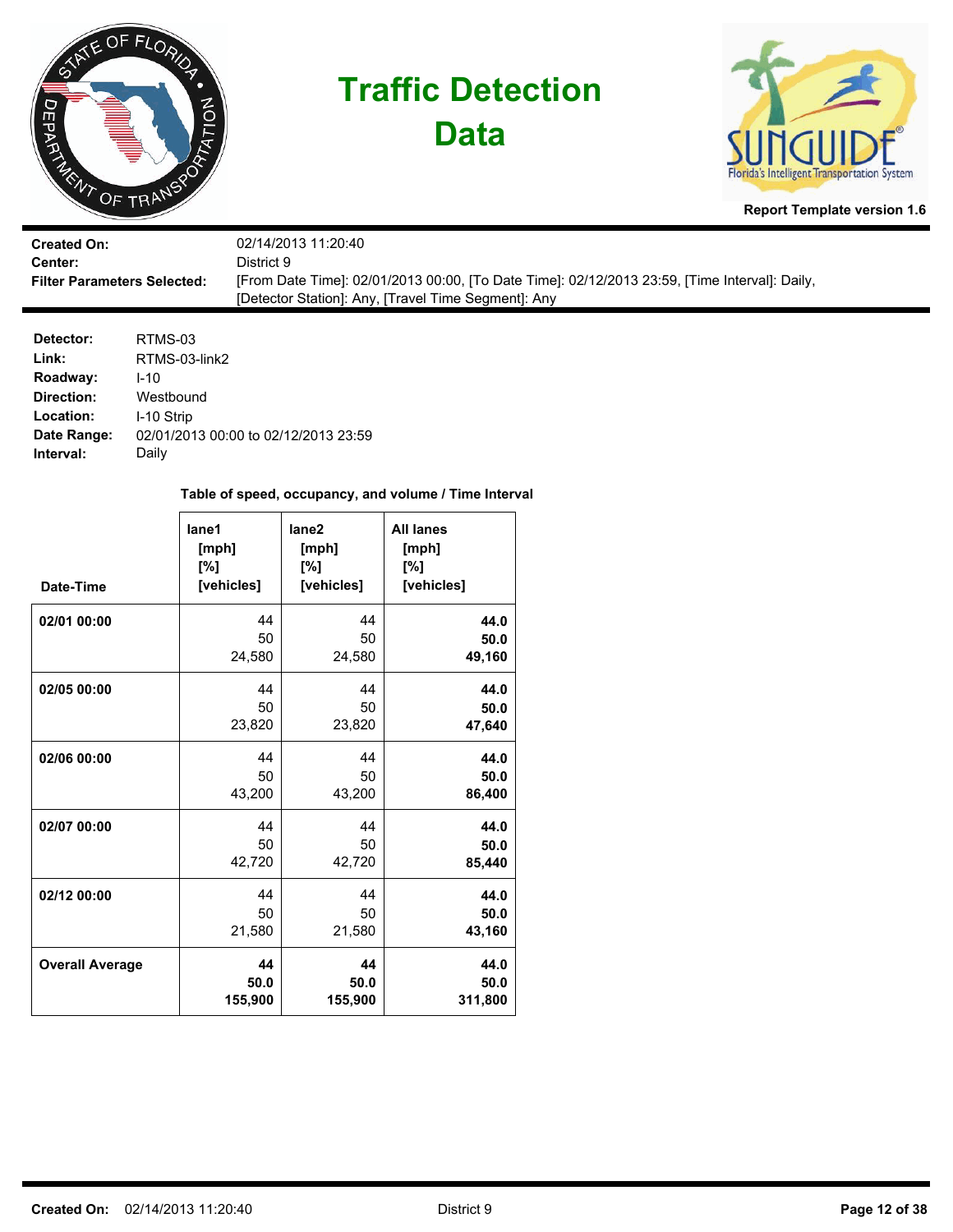

**Data**



**Report Template version 1.6**

| <b>Created On:</b>                 | 02/14/2013 11:20:40                                                                           |
|------------------------------------|-----------------------------------------------------------------------------------------------|
| Center:                            | District 9.                                                                                   |
| <b>Filter Parameters Selected:</b> | [From Date Time]: 02/01/2013 00:00, [To Date Time]: 02/12/2013 23:59, [Time Interval]: Daily, |
|                                    | [Detector Station]: Any, [Travel Time Segment]: Any                                           |

| Detector:   | RTMS-04                              |
|-------------|--------------------------------------|
| Link:       | RTMS-04-link1                        |
| Roadway:    | $1 - 10$                             |
| Direction:  | Eastbound                            |
| Location:   | I-10 Strip                           |
| Date Range: | 02/01/2013 00:00 to 02/12/2013 23:59 |
| Interval:   | Daily                                |

| Date-Time              | lane1<br>[mph]<br>[%]<br>[vehicles] | lane <sub>2</sub><br>[mph]<br>[%]<br>[vehicles] | <b>All lanes</b><br>[mph]<br>[%]<br>[vehicles] |
|------------------------|-------------------------------------|-------------------------------------------------|------------------------------------------------|
| 02/01 00:00            | 44                                  | 44                                              | 44.0                                           |
|                        | 50                                  | 50                                              | 50.0                                           |
|                        | 24,580                              | 24,580                                          | 49,160                                         |
| 02/05 00:00            | 44                                  | 44                                              | 44.0                                           |
|                        | 50                                  | 50                                              | 50.0                                           |
|                        | 23,820                              | 23,820                                          | 47,640                                         |
| 02/06 00:00            | 44                                  | 44                                              | 44.0                                           |
|                        | 50                                  | 50                                              | 50.0                                           |
|                        | 43,180                              | 43,180                                          | 86,360                                         |
| 02/07 00:00            | 44                                  | 44                                              | 44.0                                           |
|                        | 50                                  | 50                                              | 50.0                                           |
|                        | 42,720                              | 42,720                                          | 85,440                                         |
| 02/12 00:00            | 44                                  | 44                                              | 44.0                                           |
|                        | 50                                  | 50                                              | 50.0                                           |
|                        | 21,580                              | 21,580                                          | 43,160                                         |
| <b>Overall Average</b> | 44                                  | 44                                              | 44.0                                           |
|                        | 50.0                                | 50.0                                            | 50.0                                           |
|                        | 155,880                             | 155,880                                         | 311,760                                        |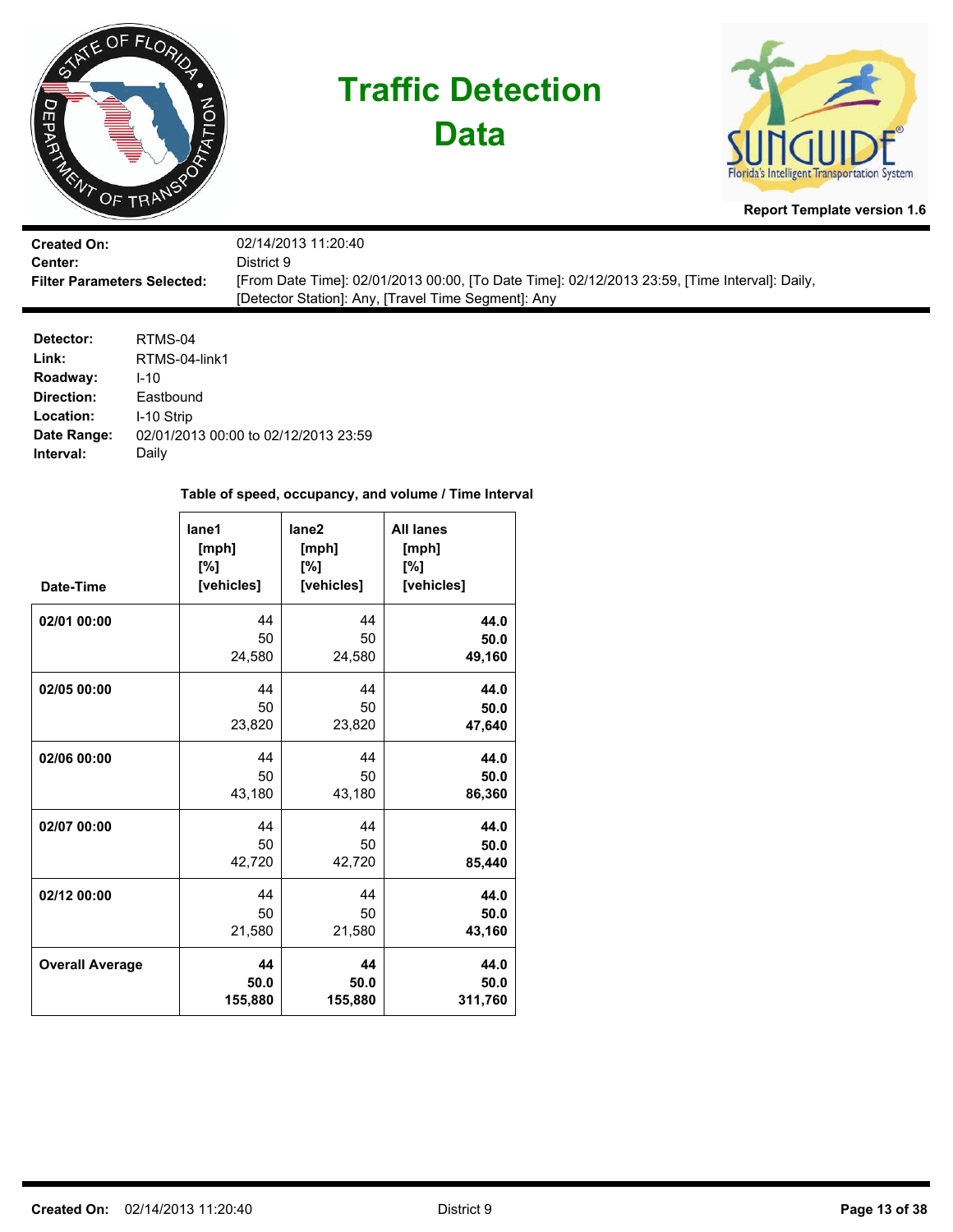

**Data**



**Report Template version 1.6**

| <b>Created On:</b>                 | 02/14/2013 11:20:40                                                                           |
|------------------------------------|-----------------------------------------------------------------------------------------------|
| Center:                            | District 9                                                                                    |
| <b>Filter Parameters Selected:</b> | [From Date Time]: 02/01/2013 00:00, [To Date Time]: 02/12/2013 23:59, [Time Interval]: Daily, |
|                                    | [Detector Station]: Any, [Travel Time Segment]: Any                                           |

| Detector:   | RTMS-04                              |
|-------------|--------------------------------------|
| Link:       | RTMS-04-link2                        |
| Roadway:    | $1 - 10$                             |
| Direction:  | Westbound                            |
| Location:   | I-10 Strip                           |
| Date Range: | 02/01/2013 00:00 to 02/12/2013 23:59 |
| Interval:   | Daily                                |

| Date-Time              | lane1<br>[mph]<br>[%]<br>[vehicles] | lane <sub>2</sub><br>[mph]<br>[%]<br>[vehicles] | <b>All lanes</b><br>[mph]<br>[%]<br>[vehicles] |
|------------------------|-------------------------------------|-------------------------------------------------|------------------------------------------------|
| 02/01 00:00            | 44                                  | 44                                              | 44.0                                           |
|                        | 50                                  | 50                                              | 50.0                                           |
|                        | 24,580                              | 24,580                                          | 49,160                                         |
| 02/05 00:00            | 44                                  | 44                                              | 44.0                                           |
|                        | 50                                  | 50                                              | 50.0                                           |
|                        | 23,820                              | 23,820                                          | 47,640                                         |
| 02/06 00:00            | 44                                  | 44                                              | 44.0                                           |
|                        | 50                                  | 50                                              | 50.0                                           |
|                        | 43,180                              | 43,180                                          | 86,360                                         |
| 02/07 00:00            | 44                                  | 44                                              | 44.0                                           |
|                        | 50                                  | 50                                              | 50.0                                           |
|                        | 42,720                              | 42,720                                          | 85,440                                         |
| 02/12 00:00            | 44                                  | 44                                              | 44.0                                           |
|                        | 50                                  | 50                                              | 50.0                                           |
|                        | 21,580                              | 21,580                                          | 43,160                                         |
| <b>Overall Average</b> | 44                                  | 44                                              | 44.0                                           |
|                        | 50.0                                | 50.0                                            | 50.0                                           |
|                        | 155,880                             | 155,880                                         | 311,760                                        |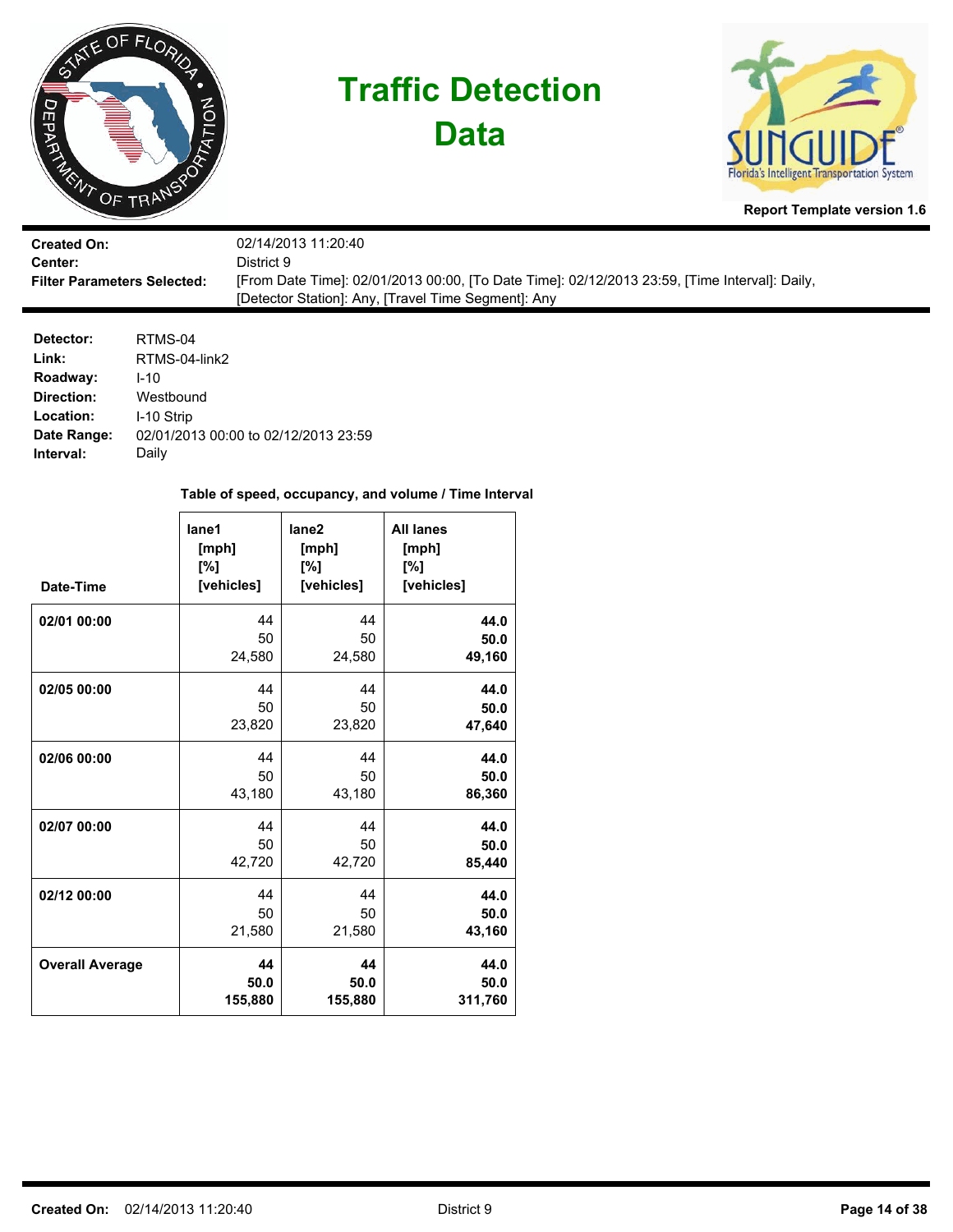

**Data**



**Report Template version 1.6**

| <b>Created On:</b>                 | 02/14/2013 11:20:40                                                                           |
|------------------------------------|-----------------------------------------------------------------------------------------------|
| Center:                            | District 9.                                                                                   |
| <b>Filter Parameters Selected:</b> | [From Date Time]: 02/01/2013 00:00, [To Date Time]: 02/12/2013 23:59, [Time Interval]: Daily, |
|                                    | [Detector Station]: Any, [Travel Time Segment]: Any                                           |

| Detector:   | RTMS-05                              |
|-------------|--------------------------------------|
| Link:       | RTMS-05-link1                        |
| Roadway:    | $1 - 10$                             |
| Direction:  | Eastbound                            |
| Location:   | I-10 Strip                           |
| Date Range: | 02/01/2013 00:00 to 02/12/2013 23:59 |
| Interval:   | Daily                                |

| Date-Time              | lane1<br>[mph]<br>[%]<br>[vehicles] | lane <sub>2</sub><br>[mph]<br>[%]<br>[vehicles] | <b>All lanes</b><br>[mph]<br>[%]<br>[vehicles] |
|------------------------|-------------------------------------|-------------------------------------------------|------------------------------------------------|
| 02/01 00:00            | 44                                  | 44                                              | 44.0                                           |
|                        | 50                                  | 50                                              | 50.0                                           |
|                        | 24,580                              | 24,580                                          | 49,160                                         |
| 02/05 00:00            | 44                                  | 44                                              | 44.0                                           |
|                        | 50                                  | 50                                              | 50.0                                           |
|                        | 23,820                              | 23,820                                          | 47,640                                         |
| 02/06 00:00            | 44                                  | 44                                              | 44.0                                           |
|                        | 50                                  | 50                                              | 50.0                                           |
|                        | 43,200                              | 43,200                                          | 86,400                                         |
| 02/07 00:00            | 44                                  | 44                                              | 44.0                                           |
|                        | 50                                  | 50                                              | 50.0                                           |
|                        | 42,720                              | 42,720                                          | 85,440                                         |
| 02/12 00:00            | 44                                  | 44                                              | 44.0                                           |
|                        | 50                                  | 50                                              | 50.0                                           |
|                        | 21,580                              | 21,580                                          | 43,160                                         |
| <b>Overall Average</b> | 44                                  | 44                                              | 44.0                                           |
|                        | 50.0                                | 50.0                                            | 50.0                                           |
|                        | 155,900                             | 155,900                                         | 311,800                                        |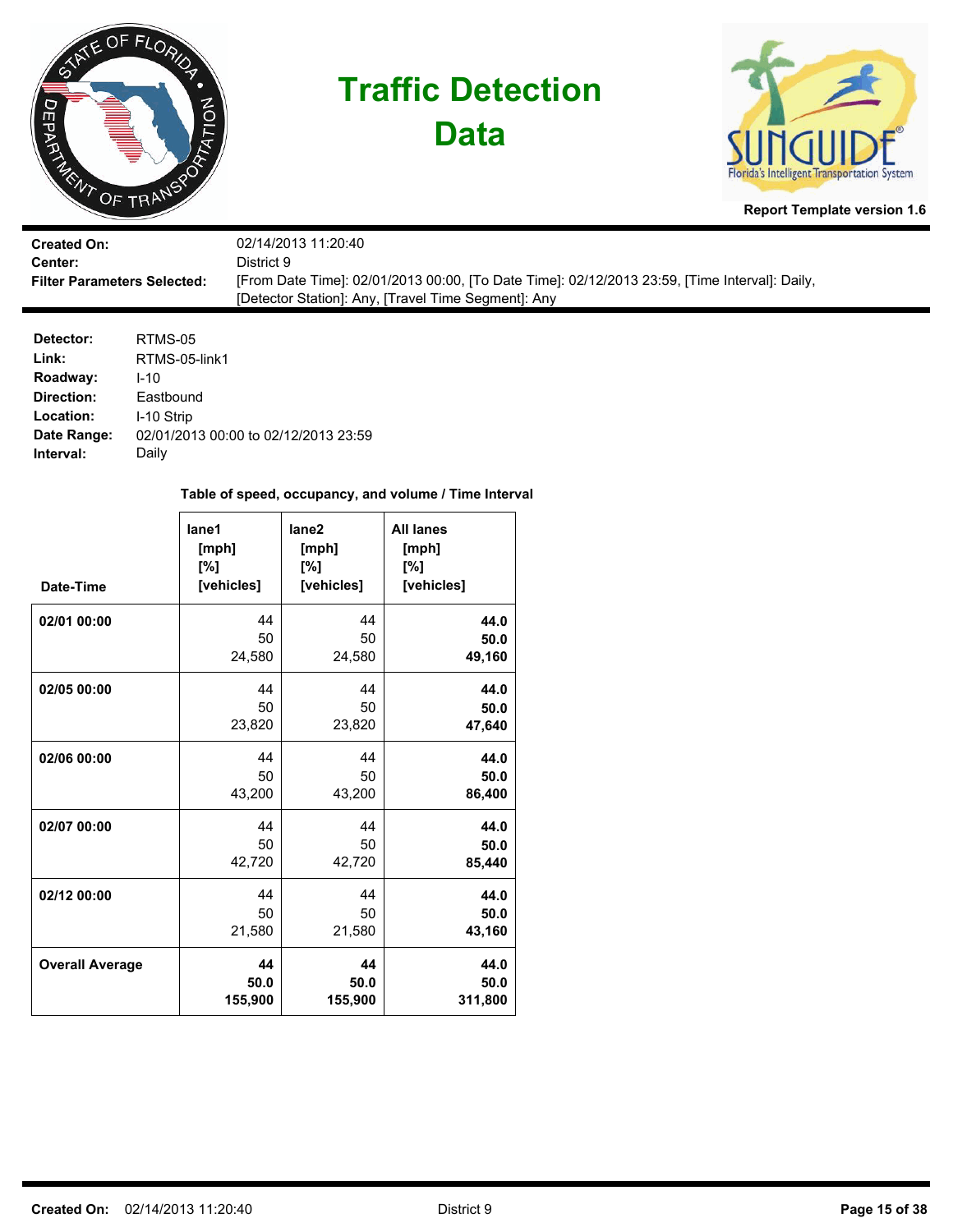

**Data**



**Report Template version 1.6**

| <b>Created On:</b>                 | 02/14/2013 11:20:40                                                                           |
|------------------------------------|-----------------------------------------------------------------------------------------------|
| Center:                            | District 9                                                                                    |
| <b>Filter Parameters Selected:</b> | [From Date Time]: 02/01/2013 00:00, [To Date Time]: 02/12/2013 23:59, [Time Interval]: Daily, |
|                                    | [Detector Station]: Any, [Travel Time Segment]: Any                                           |

| Detector:   | RTMS-05                              |
|-------------|--------------------------------------|
| Link:       | RTMS-05-link2                        |
| Roadway:    | $1 - 10$                             |
| Direction:  | Westbound                            |
| Location:   | I-10 Strip                           |
| Date Range: | 02/01/2013 00:00 to 02/12/2013 23:59 |
| Interval:   | Daily                                |

| Date-Time              | lane1<br>[mph]<br>[%]<br>[vehicles] | lane <sub>2</sub><br>[mph]<br>[%]<br>[vehicles] | <b>All lanes</b><br>[mph]<br>[%]<br>[vehicles] |
|------------------------|-------------------------------------|-------------------------------------------------|------------------------------------------------|
| 02/01 00:00            | 44                                  | 44                                              | 44.0                                           |
|                        | 50                                  | 50                                              | 50.0                                           |
|                        | 24,580                              | 24,580                                          | 49,160                                         |
| 02/05 00:00            | 44                                  | 44                                              | 44.0                                           |
|                        | 50                                  | 50                                              | 50.0                                           |
|                        | 23,820                              | 23,820                                          | 47,640                                         |
| 02/06 00:00            | 44                                  | 44                                              | 44.0                                           |
|                        | 50                                  | 50                                              | 50.0                                           |
|                        | 43,200                              | 43,200                                          | 86,400                                         |
| 02/07 00:00            | 44                                  | 44                                              | 44.0                                           |
|                        | 50                                  | 50                                              | 50.0                                           |
|                        | 42,720                              | 42,720                                          | 85,440                                         |
| 02/12 00:00            | 44                                  | 44                                              | 44.0                                           |
|                        | 50                                  | 50                                              | 50.0                                           |
|                        | 21,580                              | 21,580                                          | 43,160                                         |
| <b>Overall Average</b> | 44                                  | 44                                              | 44.0                                           |
|                        | 50.0                                | 50.0                                            | 50.0                                           |
|                        | 155,900                             | 155,900                                         | 311,800                                        |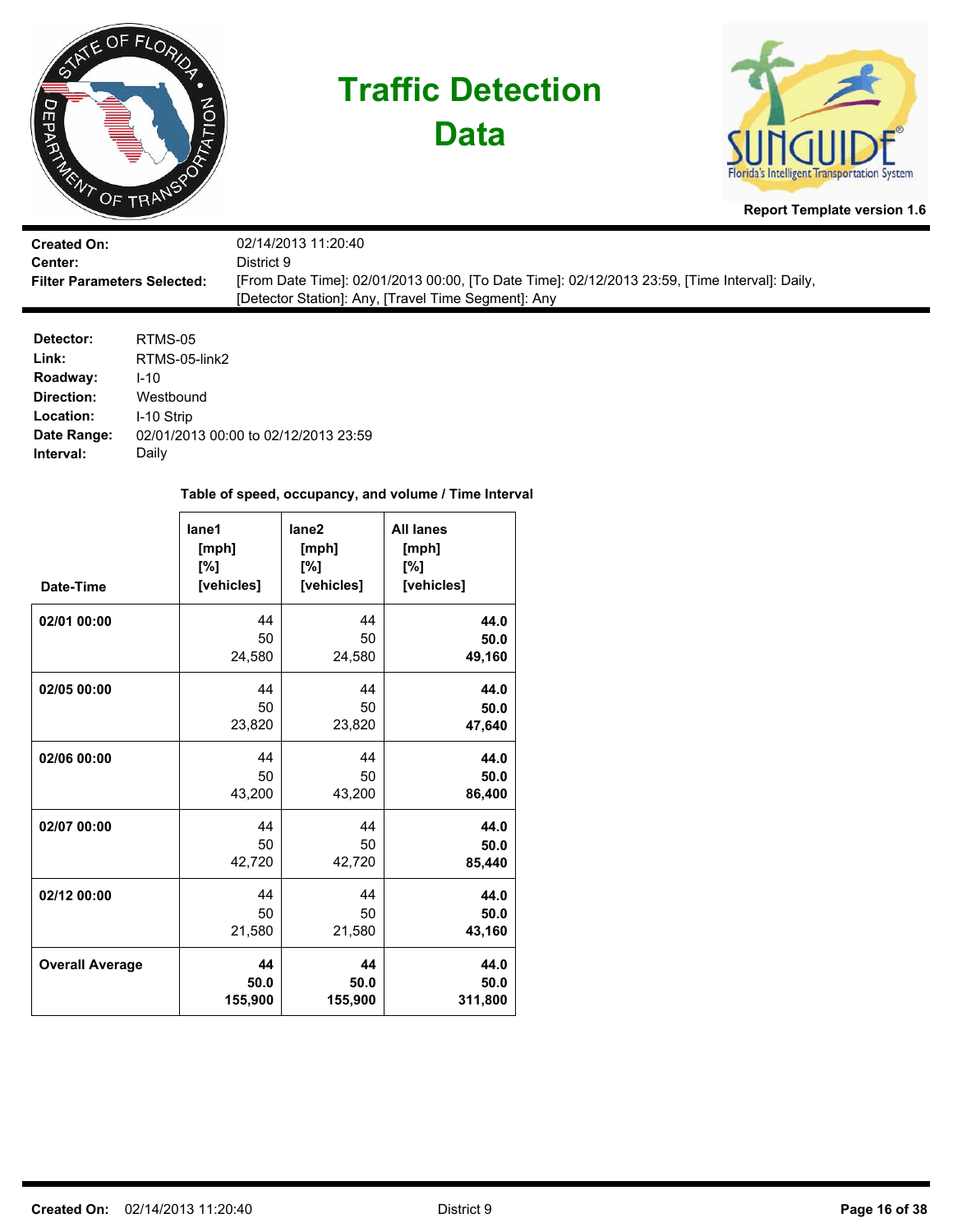

**Data**



**Report Template version 1.6**

| <b>Created On:</b>                 | 02/14/2013 11:20:40                                                                           |
|------------------------------------|-----------------------------------------------------------------------------------------------|
| Center:                            | District 9.                                                                                   |
| <b>Filter Parameters Selected:</b> | [From Date Time]: 02/01/2013 00:00, [To Date Time]: 02/12/2013 23:59, [Time Interval]: Daily, |
|                                    | [Detector Station]: Any, [Travel Time Segment]: Any                                           |

| Detector:   | RTMS-06                              |
|-------------|--------------------------------------|
| Link:       | RTMS-06-link1                        |
| Roadway:    | $1 - 10$                             |
| Direction:  | Eastbound                            |
| Location:   | I-10 Strip                           |
| Date Range: | 02/01/2013 00:00 to 02/12/2013 23:59 |
| Interval:   | Daily                                |

| Date-Time              | lane1<br>[mph]<br>[%]<br>[vehicles] | lane <sub>2</sub><br>[mph]<br>[%]<br>[vehicles] | <b>All lanes</b><br>[mph]<br>[%]<br>[vehicles] |
|------------------------|-------------------------------------|-------------------------------------------------|------------------------------------------------|
| 02/01 00:00            | 44                                  | 44                                              | 44.0                                           |
|                        | 50                                  | 50                                              | 50.0                                           |
|                        | 24,580                              | 24,580                                          | 49,160                                         |
| 02/05 00:00            | 44                                  | 44                                              | 44.0                                           |
|                        | 50                                  | 50                                              | 50.0                                           |
|                        | 23,820                              | 23,820                                          | 47,640                                         |
| 02/06 00:00            | 44                                  | 44                                              | 44.0                                           |
|                        | 50                                  | 50                                              | 50.0                                           |
|                        | 43,200                              | 43,200                                          | 86,400                                         |
| 02/07 00:00            | 44                                  | 44                                              | 44.0                                           |
|                        | 50                                  | 50                                              | 50.0                                           |
|                        | 42,720                              | 42,720                                          | 85,440                                         |
| 02/12 00:00            | 44                                  | 44                                              | 44.0                                           |
|                        | 50                                  | 50                                              | 50.0                                           |
|                        | 21,580                              | 21,580                                          | 43,160                                         |
| <b>Overall Average</b> | 44                                  | 44                                              | 44.0                                           |
|                        | 50.0                                | 50.0                                            | 50.0                                           |
|                        | 155,900                             | 155,900                                         | 311,800                                        |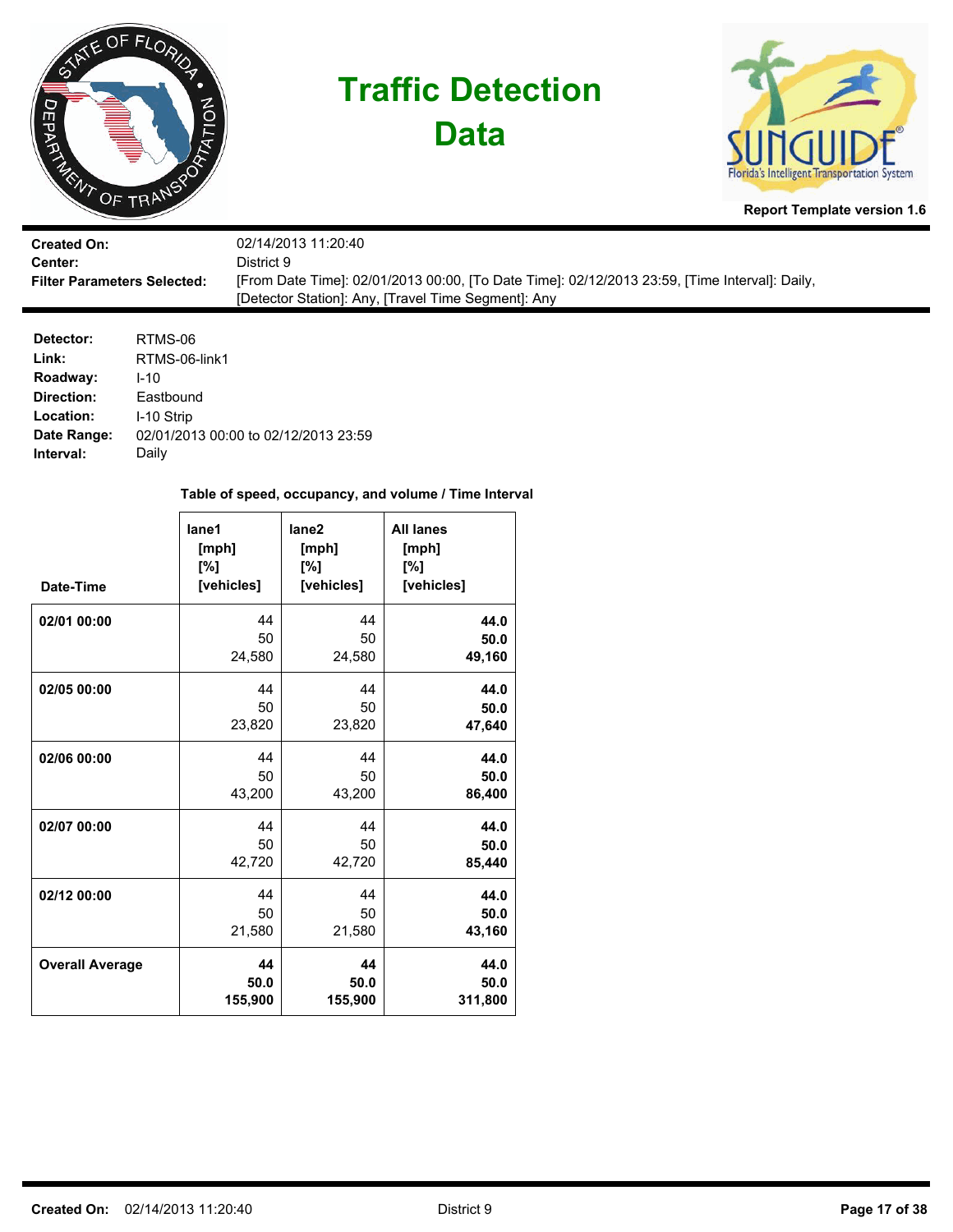

**Data**



**Report Template version 1.6**

| <b>Created On:</b>                 | 02/14/2013 11:20:40                                                                           |
|------------------------------------|-----------------------------------------------------------------------------------------------|
| Center:                            | District 9                                                                                    |
| <b>Filter Parameters Selected:</b> | [From Date Time]: 02/01/2013 00:00, [To Date Time]: 02/12/2013 23:59, [Time Interval]: Daily, |
|                                    | [Detector Station]: Any, [Travel Time Segment]: Any                                           |

| Detector:   | RTMS-06                              |
|-------------|--------------------------------------|
| Link:       | RTMS-06-link2                        |
| Roadway:    | $1 - 10$                             |
| Direction:  | Westbound                            |
| Location:   | I-10 Strip                           |
| Date Range: | 02/01/2013 00:00 to 02/12/2013 23:59 |
| Interval:   | Daily                                |

| Date-Time              | lane1<br>[mph]<br>[%]<br>[vehicles] | lane <sub>2</sub><br>[mph]<br>[%]<br>[vehicles] | <b>All lanes</b><br>[mph]<br>[%]<br>[vehicles] |
|------------------------|-------------------------------------|-------------------------------------------------|------------------------------------------------|
| 02/01 00:00            | 44                                  | 44                                              | 44.0                                           |
|                        | 50                                  | 50                                              | 50.0                                           |
|                        | 24,580                              | 24,580                                          | 49,160                                         |
| 02/05 00:00            | 44                                  | 44                                              | 44.0                                           |
|                        | 50                                  | 50                                              | 50.0                                           |
|                        | 23,820                              | 23,820                                          | 47,640                                         |
| 02/06 00:00            | 44                                  | 44                                              | 44.0                                           |
|                        | 50                                  | 50                                              | 50.0                                           |
|                        | 43,200                              | 43,200                                          | 86,400                                         |
| 02/07 00:00            | 44                                  | 44                                              | 44.0                                           |
|                        | 50                                  | 50                                              | 50.0                                           |
|                        | 42,720                              | 42,720                                          | 85,440                                         |
| 02/12 00:00            | 44                                  | 44                                              | 44.0                                           |
|                        | 50                                  | 50                                              | 50.0                                           |
|                        | 21,580                              | 21,580                                          | 43,160                                         |
| <b>Overall Average</b> | 44                                  | 44                                              | 44.0                                           |
|                        | 50.0                                | 50.0                                            | 50.0                                           |
|                        | 155,900                             | 155,900                                         | 311,800                                        |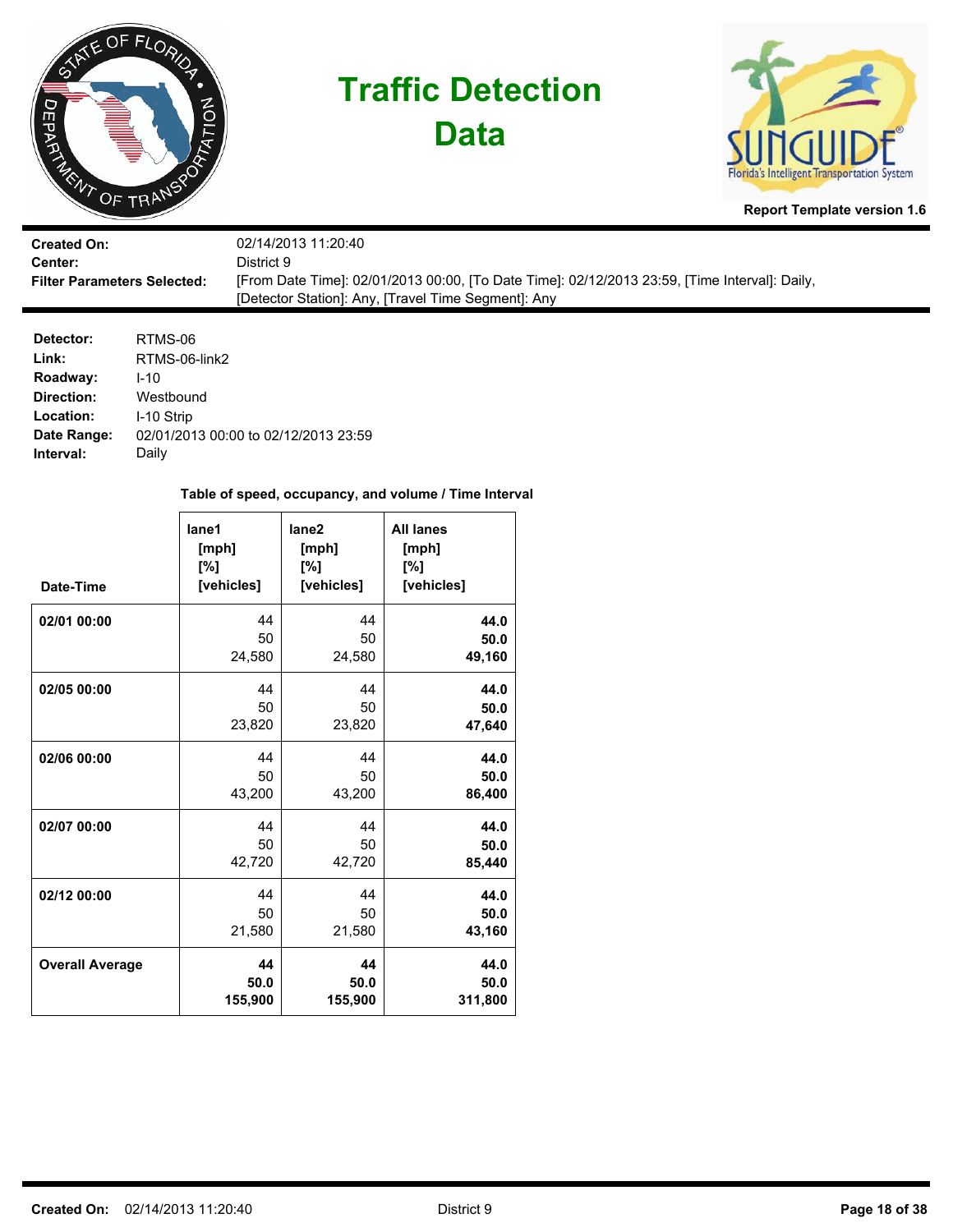

**Data**



**Report Template version 1.6**

| <b>Created On:</b>                 | 02/14/2013 11:20:40                                                                           |
|------------------------------------|-----------------------------------------------------------------------------------------------|
| Center:                            | District 9.                                                                                   |
| <b>Filter Parameters Selected:</b> | [From Date Time]: 02/01/2013 00:00, [To Date Time]: 02/12/2013 23:59, [Time Interval]: Daily, |
|                                    | [Detector Station]: Any, [Travel Time Segment]: Any                                           |

| Detector:   | RTMS-07                              |
|-------------|--------------------------------------|
| Link:       | RTMS-07-link1                        |
| Roadway:    | US-90                                |
| Direction:  | Westbound                            |
| Location:   | I-10 Strip                           |
| Date Range: | 02/01/2013 00:00 to 02/12/2013 23:59 |
| Interval:   | Daily                                |

| Date-Time              | lane1<br>[mph]<br>[%]<br>[vehicles] | lane <sub>2</sub><br>[mph]<br>[%]<br>[vehicles] | <b>All lanes</b><br>[mph]<br>[%]<br>[vehicles] |
|------------------------|-------------------------------------|-------------------------------------------------|------------------------------------------------|
| 02/01 00:00            | 44                                  | 44                                              | 44.0                                           |
|                        | 50                                  | 50                                              | 50.0                                           |
|                        | 25,360                              | 25,360                                          | 50,720                                         |
| 02/05 00:00            | 44                                  | 44                                              | 44.0                                           |
|                        | 50                                  | 50                                              | 50.0                                           |
|                        | 23,820                              | 23,820                                          | 47,640                                         |
| 02/06 00:00            | 44                                  | 44                                              | 44.0                                           |
|                        | 50                                  | 50                                              | 50.0                                           |
|                        | 43,200                              | 43,200                                          | 86,400                                         |
| 02/07 00:00            | 44                                  | 44                                              | 44.0                                           |
|                        | 50                                  | 50                                              | 50.0                                           |
|                        | 42,720                              | 42,720                                          | 85,440                                         |
| 02/12 00:00            | 44                                  | 44                                              | 44.0                                           |
|                        | 50                                  | 50                                              | 50.0                                           |
|                        | 21,580                              | 21,580                                          | 43,160                                         |
| <b>Overall Average</b> | 44                                  | 44                                              | 44.0                                           |
|                        | 50.0                                | 50.0                                            | 50.0                                           |
|                        | 156,680                             | 156,680                                         | 313,360                                        |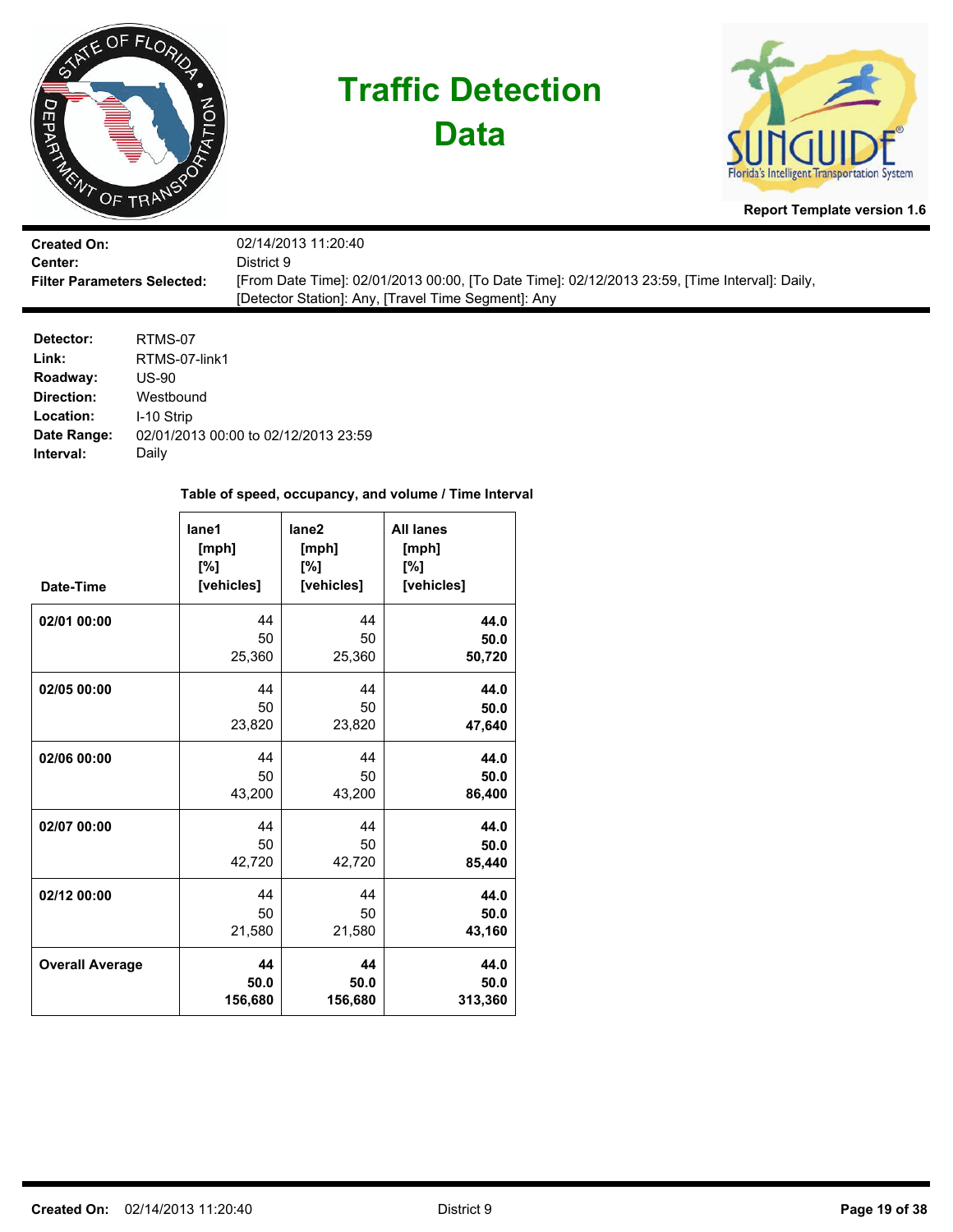

**Data**



**Report Template version 1.6**

| <b>Created On:</b>                 | 02/14/2013 11:20:40                                                                           |
|------------------------------------|-----------------------------------------------------------------------------------------------|
| Center:                            | District 9.                                                                                   |
| <b>Filter Parameters Selected:</b> | [From Date Time]: 02/01/2013 00:00, [To Date Time]: 02/12/2013 23:59, [Time Interval]: Daily, |
|                                    | [Detector Station]: Any, [Travel Time Segment]: Any                                           |

| Detector:   | RTMS-07                              |
|-------------|--------------------------------------|
| Link:       | RTMS-07-link2                        |
| Roadway:    | US-90                                |
| Direction:  | Eastbound                            |
| Location:   | I-10 Strip                           |
| Date Range: | 02/01/2013 00:00 to 02/12/2013 23:59 |
| Interval:   | Daily                                |

| Date-Time              | lane1<br>[mph]<br>[%]<br>[vehicles] | lane <sub>2</sub><br>[mph]<br>[%]<br>[vehicles] | <b>All lanes</b><br>[mph]<br>[%]<br>[vehicles] |
|------------------------|-------------------------------------|-------------------------------------------------|------------------------------------------------|
| 02/01 00:00            | 44                                  | 44                                              | 44.0                                           |
|                        | 50                                  | 50                                              | 50.0                                           |
|                        | 25,360                              | 25,360                                          | 50,720                                         |
| 02/05 00:00            | 44                                  | 44                                              | 44.0                                           |
|                        | 50                                  | 50                                              | 50.0                                           |
|                        | 23,820                              | 23,820                                          | 47,640                                         |
| 02/06 00:00            | 44                                  | 44                                              | 44.0                                           |
|                        | 50                                  | 50                                              | 50.0                                           |
|                        | 43,200                              | 43,200                                          | 86,400                                         |
| 02/07 00:00            | 44                                  | 44                                              | 44.0                                           |
|                        | 50                                  | 50                                              | 50.0                                           |
|                        | 42,720                              | 42,720                                          | 85,440                                         |
| 02/12 00:00            | 44                                  | 44                                              | 44.0                                           |
|                        | 50                                  | 50                                              | 50.0                                           |
|                        | 21,580                              | 21,580                                          | 43,160                                         |
| <b>Overall Average</b> | 44                                  | 44                                              | 44.0                                           |
|                        | 50.0                                | 50.0                                            | 50.0                                           |
|                        | 156,680                             | 156,680                                         | 313,360                                        |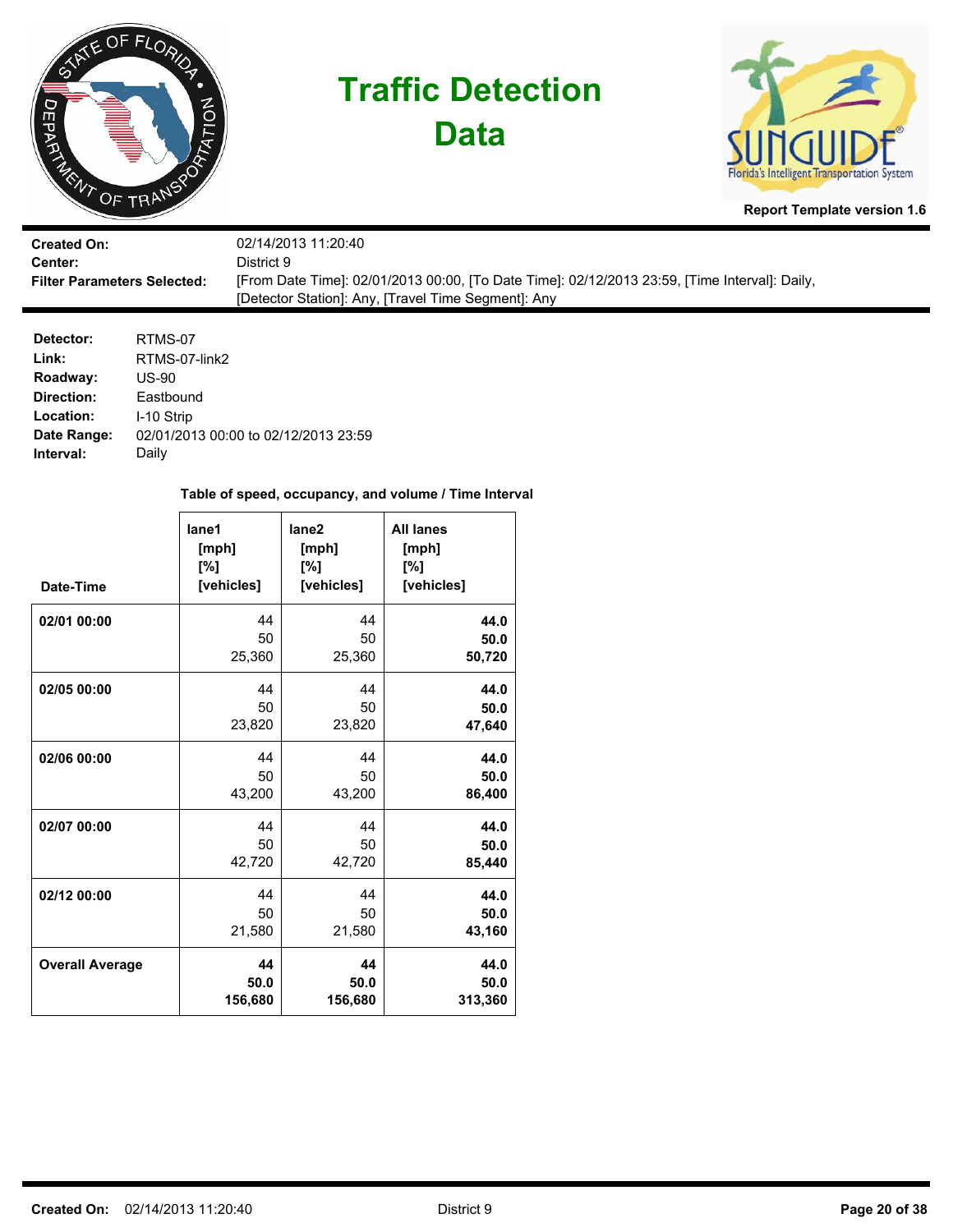

**Data**



**Report Template version 1.6**

| <b>Created On:</b>                 | 02/14/2013 11:20:40                                                                           |
|------------------------------------|-----------------------------------------------------------------------------------------------|
| <b>Center:</b>                     | District 9                                                                                    |
| <b>Filter Parameters Selected:</b> | [From Date Time]: 02/01/2013 00:00, [To Date Time]: 02/12/2013 23:59, [Time Interval]: Daily, |
|                                    | [Detector Station]: Any, [Travel Time Segment]: Any                                           |

| Detector:   | RTMS-08                              |
|-------------|--------------------------------------|
| Link:       | RTMS-08-link1                        |
| Roadway:    | $1 - 10$                             |
| Direction:  | Eastbound                            |
| Location:   | 1                                    |
| Date Range: | 02/01/2013 00:00 to 02/12/2013 23:59 |
| Interval:   | Daily                                |

| Date-Time              | lane1<br>[mph]<br>[%]<br>[vehicles] | lane <sub>2</sub><br>[mph]<br>[%]<br>[vehicles] | <b>All lanes</b><br>[mph]<br>[%]<br>[vehicles] |
|------------------------|-------------------------------------|-------------------------------------------------|------------------------------------------------|
| 02/01 00:00            | 44                                  | 44                                              | 44.0                                           |
|                        | 50                                  | 50                                              | 50.0                                           |
|                        | 24,580                              | 24,580                                          | 49,160                                         |
| 02/05 00:00            | 44                                  | 44                                              | 44.0                                           |
|                        | 50                                  | 50                                              | 50.0                                           |
|                        | 23,820                              | 23,820                                          | 47,640                                         |
| 02/06 00:00            | 44                                  | 44                                              | 44.0                                           |
|                        | 50                                  | 50                                              | 50.0                                           |
|                        | 43,200                              | 43,200                                          | 86,400                                         |
| 02/07 00:00            | 44                                  | 44                                              | 44.0                                           |
|                        | 50                                  | 50                                              | 50.0                                           |
|                        | 42,720                              | 42,720                                          | 85,440                                         |
| 02/12 00:00            | 44                                  | 44                                              | 44.0                                           |
|                        | 50                                  | 50                                              | 50.0                                           |
|                        | 21,580                              | 21,580                                          | 43,160                                         |
| <b>Overall Average</b> | 44                                  | 44                                              | 44.0                                           |
|                        | 50.0                                | 50.0                                            | 50.0                                           |
|                        | 155,900                             | 155,900                                         | 311,800                                        |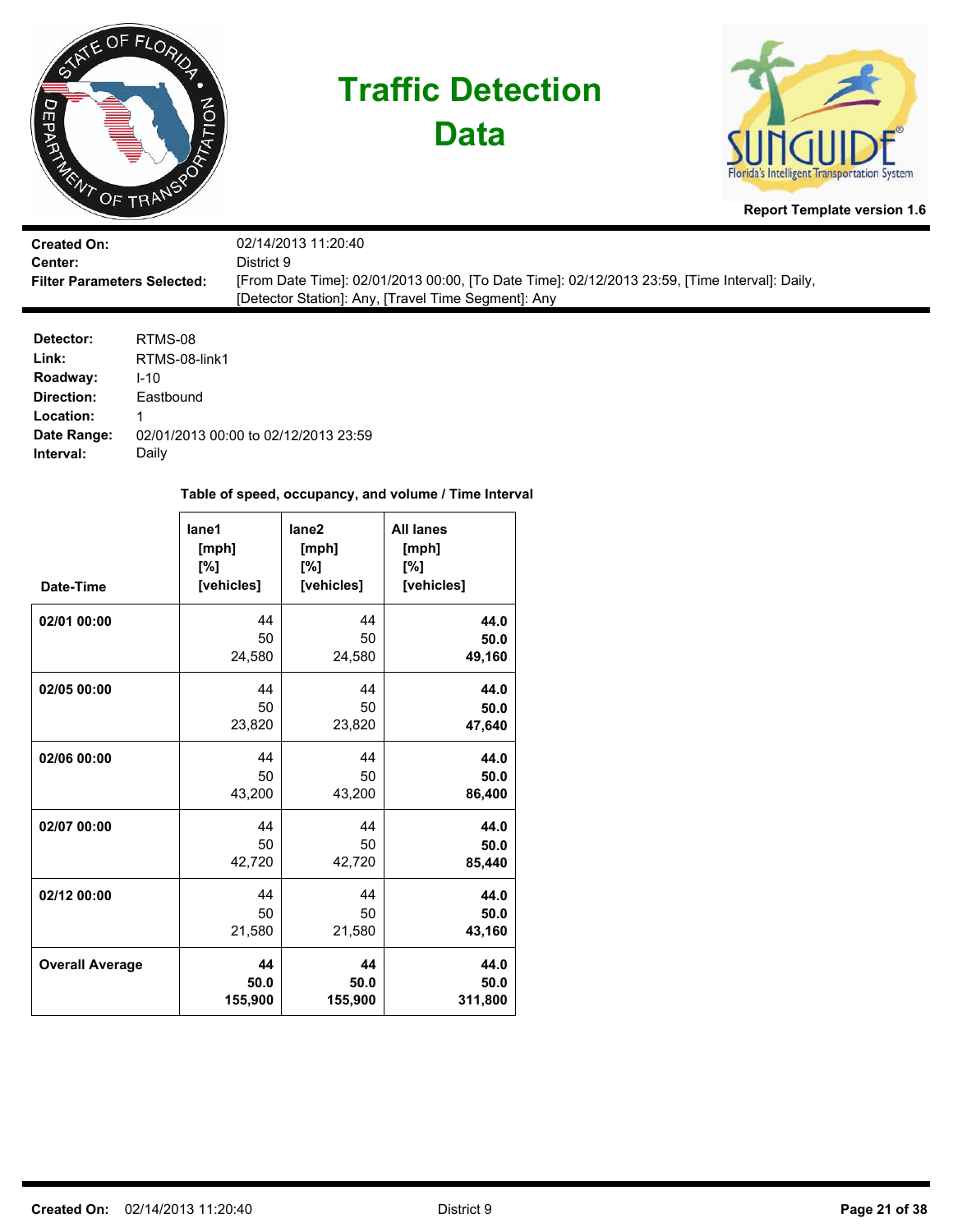

**Data**



**Report Template version 1.6**

| <b>Created On:</b>                 | 02/14/2013 11:20:40                                                                           |
|------------------------------------|-----------------------------------------------------------------------------------------------|
| <b>Center:</b>                     | District 9.                                                                                   |
| <b>Filter Parameters Selected:</b> | [From Date Time]: 02/01/2013 00:00, [To Date Time]: 02/12/2013 23:59, [Time Interval]: Daily, |
|                                    | [Detector Station]: Any, [Travel Time Segment]: Any                                           |

| Detector:   | RTMS-08                              |
|-------------|--------------------------------------|
| Link:       | RTMS-08-link2                        |
| Roadway:    | $1 - 10$                             |
| Direction:  | Westbound                            |
| Location:   | 1                                    |
| Date Range: | 02/01/2013 00:00 to 02/12/2013 23:59 |
| Interval:   | Daily                                |

| Date-Time              | lane1<br>[mph]<br>[%]<br>[vehicles] | lane <sub>2</sub><br>[mph]<br>[%]<br>[vehicles] | <b>All lanes</b><br>[mph]<br>[%]<br>[vehicles] |
|------------------------|-------------------------------------|-------------------------------------------------|------------------------------------------------|
| 02/01 00:00            | 44                                  | 44                                              | 44.0                                           |
|                        | 50                                  | 50                                              | 50.0                                           |
|                        | 24,580                              | 24,580                                          | 49,160                                         |
| 02/05 00:00            | 44                                  | 44                                              | 44.0                                           |
|                        | 50                                  | 50                                              | 50.0                                           |
|                        | 23,820                              | 23,820                                          | 47,640                                         |
| 02/06 00:00            | 44                                  | 44                                              | 44.0                                           |
|                        | 50                                  | 50                                              | 50.0                                           |
|                        | 43,200                              | 43,200                                          | 86,400                                         |
| 02/07 00:00            | 44                                  | 44                                              | 44.0                                           |
|                        | 50                                  | 50                                              | 50.0                                           |
|                        | 42,720                              | 42,720                                          | 85,440                                         |
| 02/12 00:00            | 44                                  | 44                                              | 44.0                                           |
|                        | 50                                  | 50                                              | 50.0                                           |
|                        | 21,580                              | 21,580                                          | 43,160                                         |
| <b>Overall Average</b> | 44                                  | 44                                              | 44.0                                           |
|                        | 50.0                                | 50.0                                            | 50.0                                           |
|                        | 155,900                             | 155,900                                         | 311,800                                        |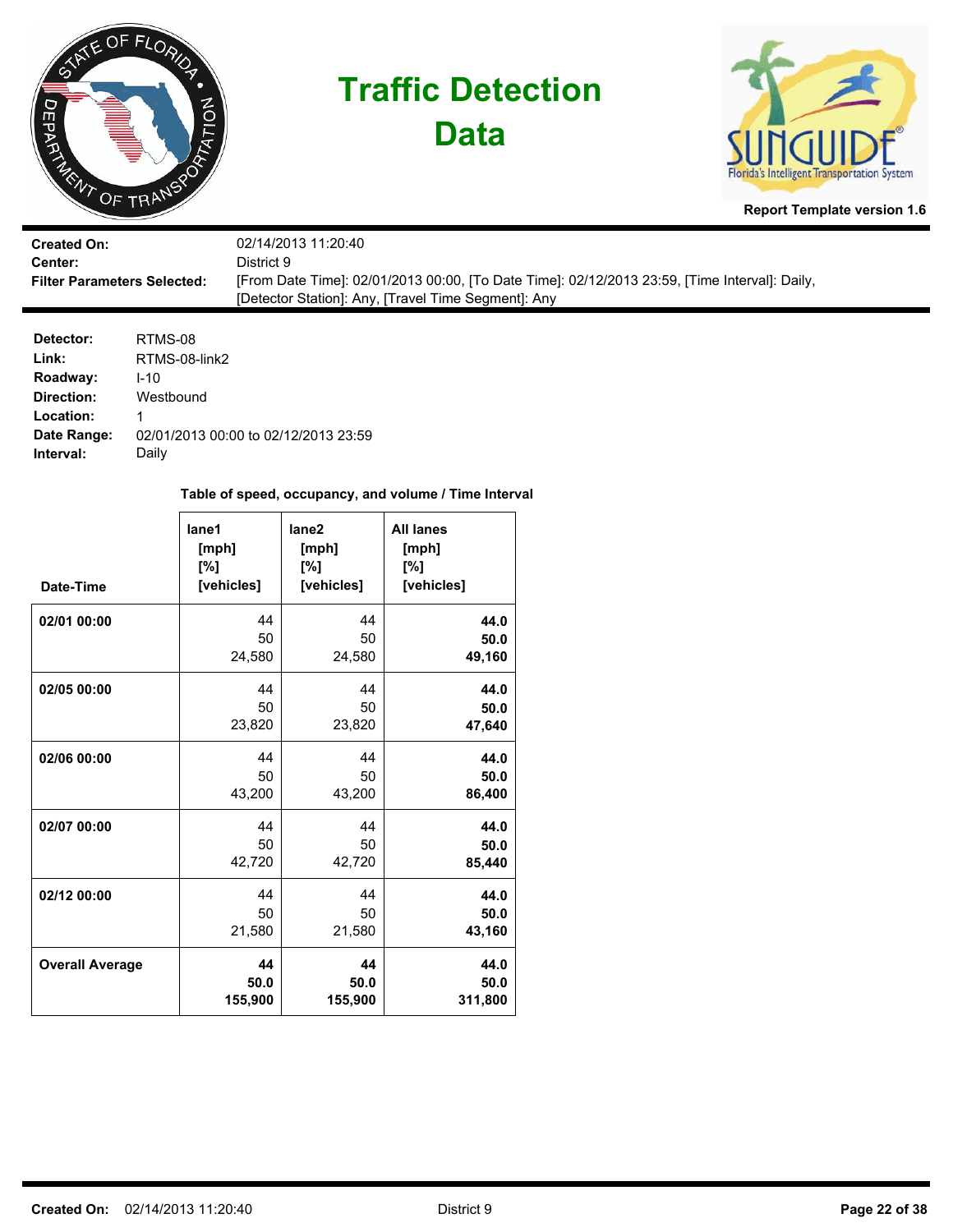

**Data**



**Report Template version 1.6**

| <b>Created On:</b>                 | 02/14/2013 11:20:40                                                                           |
|------------------------------------|-----------------------------------------------------------------------------------------------|
| Center:                            | District 9.                                                                                   |
| <b>Filter Parameters Selected:</b> | [From Date Time]: 02/01/2013 00:00, [To Date Time]: 02/12/2013 23:59, [Time Interval]: Daily, |
|                                    | [Detector Station]: Any, [Travel Time Segment]: Any                                           |

| Detector:   | RTMS-09                              |
|-------------|--------------------------------------|
| Link:       | RTMS-09-link1                        |
| Roadway:    | $1 - 10$                             |
| Direction:  | Eastbound                            |
| Location:   | I-10 Strip                           |
| Date Range: | 02/01/2013 00:00 to 02/12/2013 23:59 |
| Interval:   | Daily                                |

| Date-Time              | lane1<br>[mph]<br>[%]<br>[vehicles] | lane <sub>2</sub><br>[mph]<br>[%]<br>[vehicles] | <b>All lanes</b><br>[mph]<br>[%]<br>[vehicles] |
|------------------------|-------------------------------------|-------------------------------------------------|------------------------------------------------|
| 02/01 00:00            | 44                                  | 44                                              | 44.0                                           |
|                        | 50                                  | 50                                              | 50.0                                           |
|                        | 24,580                              | 24,580                                          | 49,160                                         |
| 02/05 00:00            | 44                                  | 44                                              | 44.0                                           |
|                        | 50                                  | 50                                              | 50.0                                           |
|                        | 23,820                              | 23,820                                          | 47,640                                         |
| 02/06 00:00            | 44                                  | 44                                              | 44.0                                           |
|                        | 50                                  | 50                                              | 50.0                                           |
|                        | 43,180                              | 43,180                                          | 86,360                                         |
| 02/07 00:00            | 44                                  | 44                                              | 44.0                                           |
|                        | 50                                  | 50                                              | 50.0                                           |
|                        | 42,720                              | 42,720                                          | 85,440                                         |
| 02/12 00:00            | 44                                  | 44                                              | 44.0                                           |
|                        | 50                                  | 50                                              | 50.0                                           |
|                        | 21,580                              | 21,580                                          | 43,160                                         |
| <b>Overall Average</b> | 44                                  | 44                                              | 44.0                                           |
|                        | 50.0                                | 50.0                                            | 50.0                                           |
|                        | 155,880                             | 155,880                                         | 311,760                                        |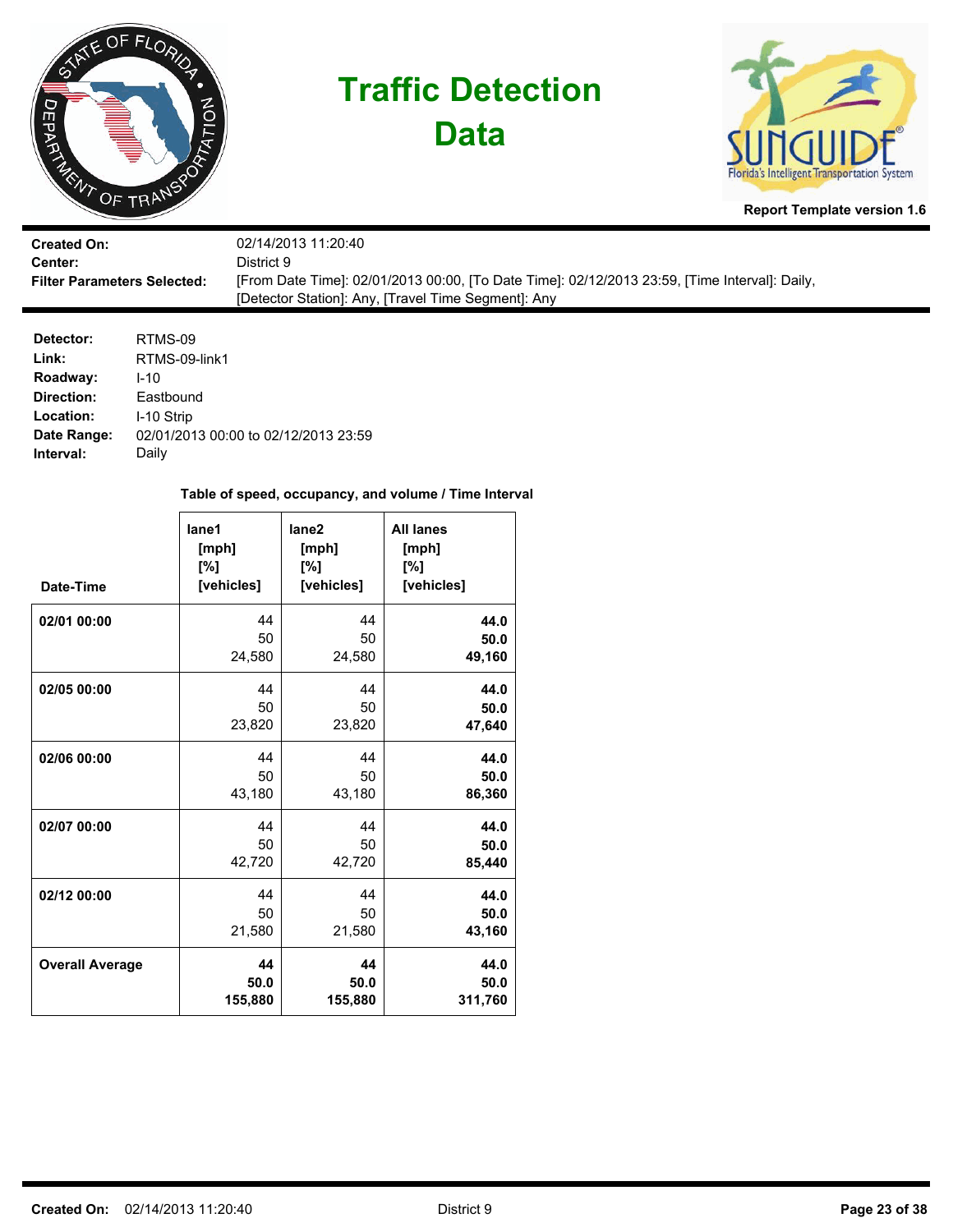

**Data**



**Report Template version 1.6**

| <b>Created On:</b>                 | 02/14/2013 11:20:40                                                                           |
|------------------------------------|-----------------------------------------------------------------------------------------------|
| <b>Center:</b>                     | District 9.                                                                                   |
| <b>Filter Parameters Selected:</b> | [From Date Time]: 02/01/2013 00:00, [To Date Time]: 02/12/2013 23:59, [Time Interval]: Daily, |
|                                    | [Detector Station]: Any, [Travel Time Segment]: Any                                           |

| Detector:   | RTMS-09                              |
|-------------|--------------------------------------|
| Link:       | RTMS-09-link2                        |
| Roadway:    | $1 - 10$                             |
| Direction:  | Westbound                            |
| Location:   | I-10 Strip                           |
| Date Range: | 02/01/2013 00:00 to 02/12/2013 23:59 |
| Interval:   | Daily                                |

| Date-Time              | lane1<br>[mph]<br>[%]<br>[vehicles] | lane <sub>2</sub><br>[mph]<br>[%]<br>[vehicles] | <b>All lanes</b><br>[mph]<br>[%]<br>[vehicles] |
|------------------------|-------------------------------------|-------------------------------------------------|------------------------------------------------|
| 02/01 00:00            | 44                                  | 44                                              | 44.0                                           |
|                        | 50                                  | 50                                              | 50.0                                           |
|                        | 24,580                              | 24,580                                          | 49,160                                         |
| 02/05 00:00            | 44                                  | 44                                              | 44.0                                           |
|                        | 50                                  | 50                                              | 50.0                                           |
|                        | 23,820                              | 23,820                                          | 47,640                                         |
| 02/06 00:00            | 44                                  | 44                                              | 44.0                                           |
|                        | 50                                  | 50                                              | 50.0                                           |
|                        | 43,180                              | 43,180                                          | 86,360                                         |
| 02/07 00:00            | 44                                  | 44                                              | 44.0                                           |
|                        | 50                                  | 50                                              | 50.0                                           |
|                        | 42,720                              | 42,720                                          | 85,440                                         |
| 02/12 00:00            | 44                                  | 44                                              | 44.0                                           |
|                        | 50                                  | 50                                              | 50.0                                           |
|                        | 21,580                              | 21,580                                          | 43,160                                         |
| <b>Overall Average</b> | 44                                  | 44                                              | 44.0                                           |
|                        | 50.0                                | 50.0                                            | 50.0                                           |
|                        | 155,880                             | 155,880                                         | 311,760                                        |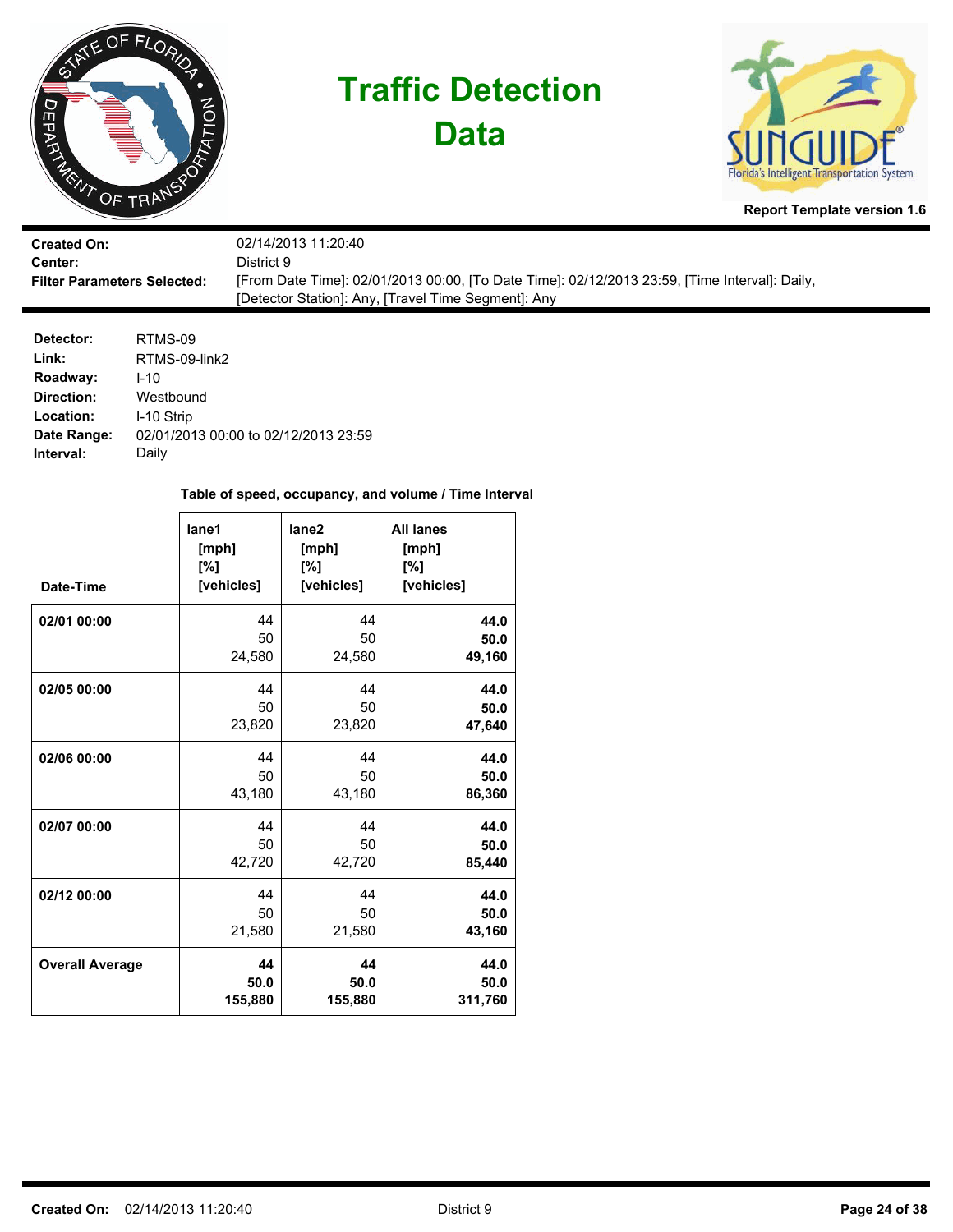

**Data**



**Report Template version 1.6**

| <b>Created On:</b>                 | 02/14/2013 11:20:40                                                                           |
|------------------------------------|-----------------------------------------------------------------------------------------------|
| Center:                            | District 9.                                                                                   |
| <b>Filter Parameters Selected:</b> | [From Date Time]: 02/01/2013 00:00, [To Date Time]: 02/12/2013 23:59, [Time Interval]: Daily, |
|                                    | [Detector Station]: Any, [Travel Time Segment]: Any                                           |

| Detector:   | RTMS-10                              |
|-------------|--------------------------------------|
| Link:       | RTMS-10-link1                        |
| Roadway:    | $1 - 10$                             |
| Direction:  | Eastbound                            |
| Location:   | I-10 Strip                           |
| Date Range: | 02/01/2013 00:00 to 02/12/2013 23:59 |
| Interval:   | Daily                                |

| Date-Time              | lane1<br>[mph]<br>[%]<br>[vehicles] | lane <sub>2</sub><br>[mph]<br>[%]<br>[vehicles] | <b>All lanes</b><br>[mph]<br>[%]<br>[vehicles] |
|------------------------|-------------------------------------|-------------------------------------------------|------------------------------------------------|
| 02/01 00:00            | 44                                  | 44                                              | 44.0                                           |
|                        | 50                                  | 50                                              | 50.0                                           |
|                        | 24,580                              | 24,580                                          | 49,160                                         |
| 02/05 00:00            | 44                                  | 44                                              | 44.0                                           |
|                        | 50                                  | 50                                              | 50.0                                           |
|                        | 23,820                              | 23,820                                          | 47,640                                         |
| 02/06 00:00            | 44                                  | 44                                              | 44.0                                           |
|                        | 50                                  | 50                                              | 50.0                                           |
|                        | 43,200                              | 43,200                                          | 86,400                                         |
| 02/07 00:00            | 44                                  | 44                                              | 44.0                                           |
|                        | 50                                  | 50                                              | 50.0                                           |
|                        | 42,720                              | 42,720                                          | 85,440                                         |
| 02/12 00:00            | 44                                  | 44                                              | 44.0                                           |
|                        | 50                                  | 50                                              | 50.0                                           |
|                        | 21,580                              | 21,580                                          | 43,160                                         |
| <b>Overall Average</b> | 44                                  | 44                                              | 44.0                                           |
|                        | 50.0                                | 50.0                                            | 50.0                                           |
|                        | 155,900                             | 155,900                                         | 311,800                                        |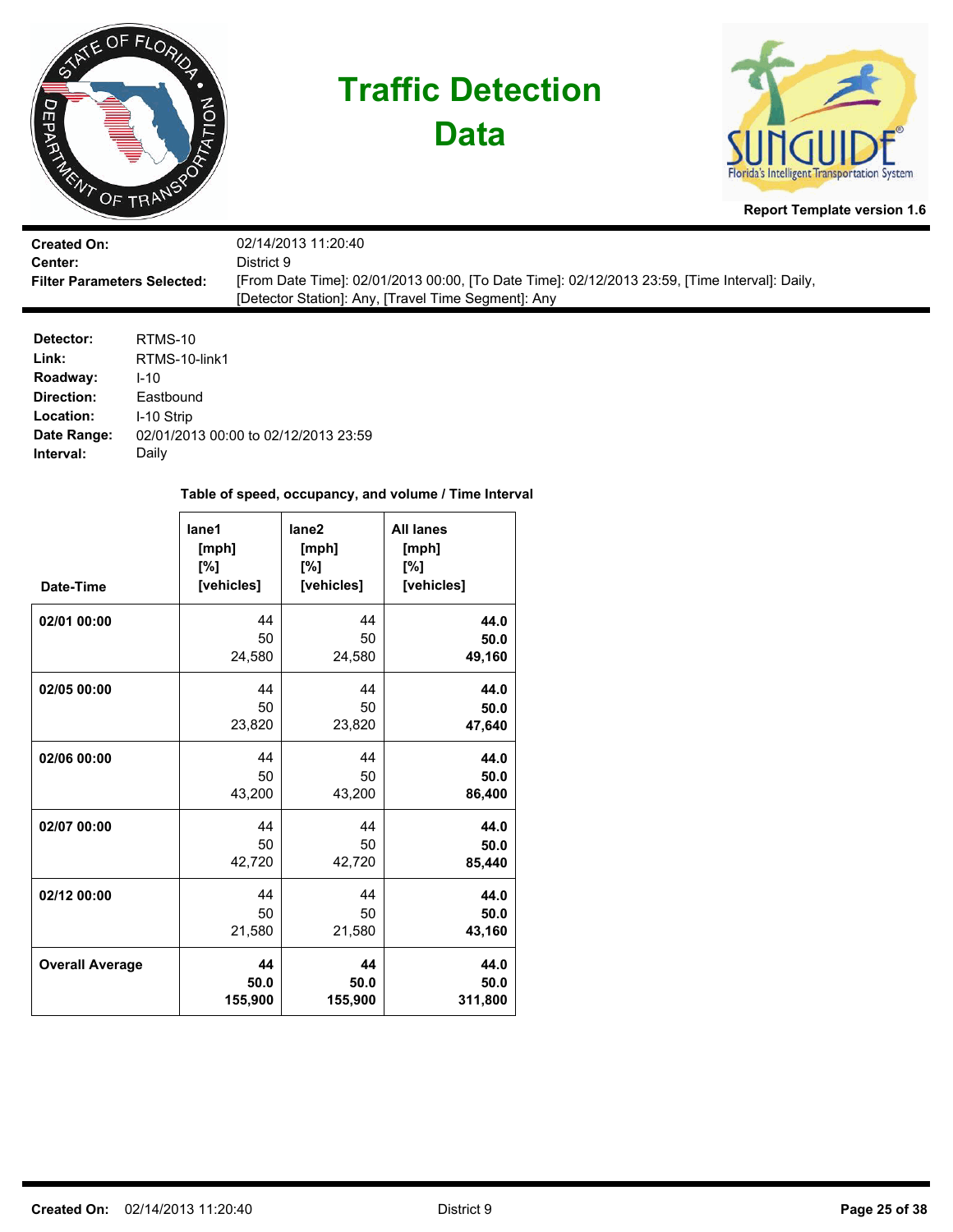

**Data**



**Report Template version 1.6**

| <b>Created On:</b>                 | 02/14/2013 11:20:40                                                                           |
|------------------------------------|-----------------------------------------------------------------------------------------------|
| <b>Center:</b>                     | District 9.                                                                                   |
| <b>Filter Parameters Selected:</b> | [From Date Time]: 02/01/2013 00:00, [To Date Time]: 02/12/2013 23:59, [Time Interval]: Daily, |
|                                    | [Detector Station]: Any, [Travel Time Segment]: Any                                           |

| Detector:   | RTMS-10                              |
|-------------|--------------------------------------|
| Link:       | RTMS-10-link2                        |
| Roadway:    | $1 - 10$                             |
| Direction:  | Westbound                            |
| Location:   | I-10 Strip                           |
| Date Range: | 02/01/2013 00:00 to 02/12/2013 23:59 |
| Interval:   | Daily                                |

| Date-Time              | lane1<br>[mph]<br>[%]<br>[vehicles] | lane <sub>2</sub><br>[mph]<br>[%]<br>[vehicles] | <b>All lanes</b><br>[mph]<br>[%]<br>[vehicles] |
|------------------------|-------------------------------------|-------------------------------------------------|------------------------------------------------|
| 02/01 00:00            | 44                                  | 44                                              | 44.0                                           |
|                        | 50                                  | 50                                              | 50.0                                           |
|                        | 24,580                              | 24,580                                          | 49,160                                         |
| 02/05 00:00            | 44                                  | 44                                              | 44.0                                           |
|                        | 50                                  | 50                                              | 50.0                                           |
|                        | 23,820                              | 23,820                                          | 47,640                                         |
| 02/06 00:00            | 44                                  | 44                                              | 44.0                                           |
|                        | 50                                  | 50                                              | 50.0                                           |
|                        | 43,200                              | 43,200                                          | 86,400                                         |
| 02/07 00:00            | 44                                  | 44                                              | 44.0                                           |
|                        | 50                                  | 50                                              | 50.0                                           |
|                        | 42,720                              | 42,720                                          | 85,440                                         |
| 02/12 00:00            | 44                                  | 44                                              | 44.0                                           |
|                        | 50                                  | 50                                              | 50.0                                           |
|                        | 21,580                              | 21,580                                          | 43,160                                         |
| <b>Overall Average</b> | 44                                  | 44                                              | 44.0                                           |
|                        | 50.0                                | 50.0                                            | 50.0                                           |
|                        | 155,900                             | 155,900                                         | 311,800                                        |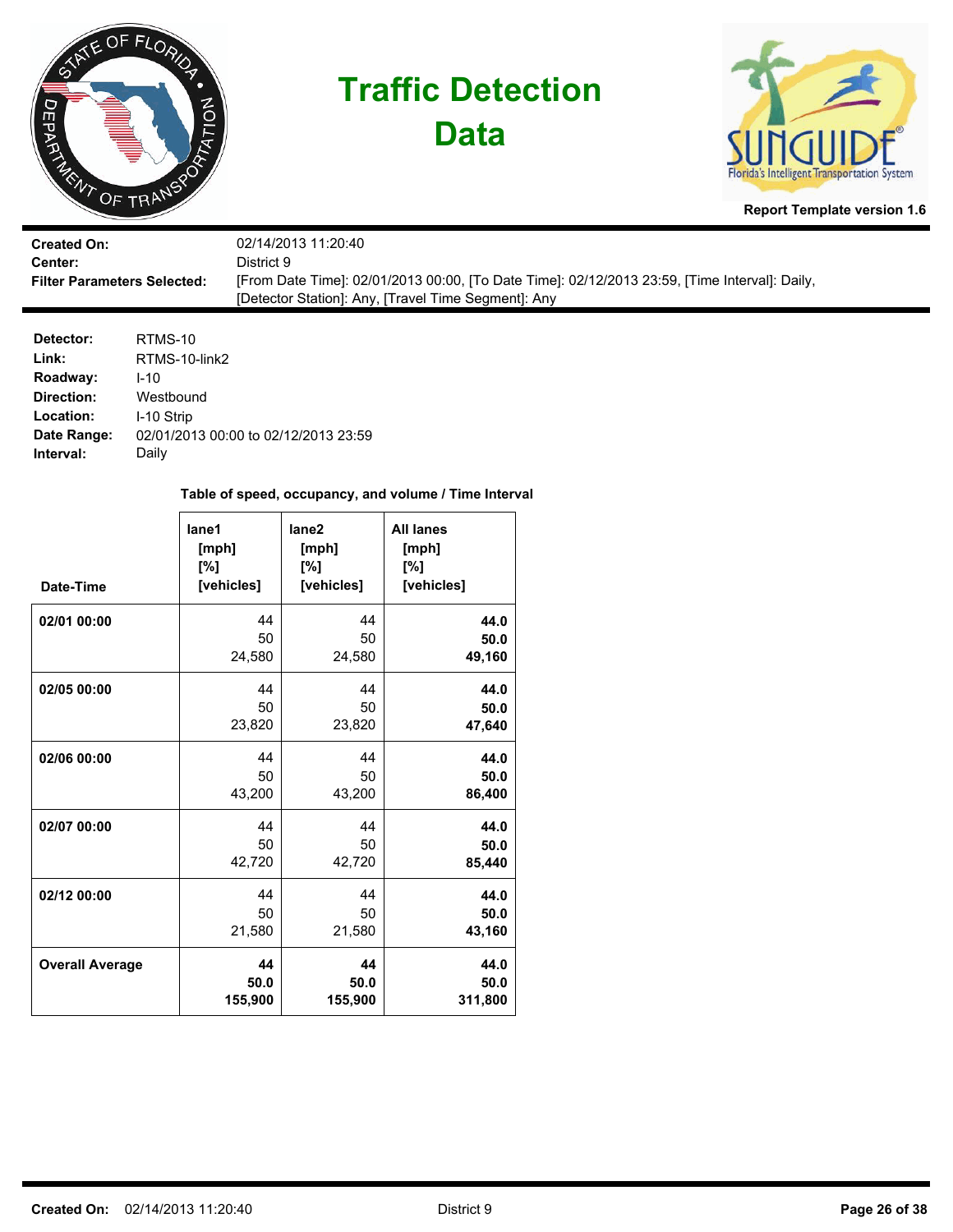

**Data**



**Report Template version 1.6**

| <b>Created On:</b>                 | 02/14/2013 11:20:40                                                                           |
|------------------------------------|-----------------------------------------------------------------------------------------------|
| <b>Center:</b>                     | District 9.                                                                                   |
| <b>Filter Parameters Selected:</b> | [From Date Time]: 02/01/2013 00:00, [To Date Time]: 02/12/2013 23:59, [Time Interval]: Daily, |
|                                    | [Detector Station]: Any, [Travel Time Segment]: Any                                           |

| RTMS-11                              |
|--------------------------------------|
| RTMS-11-link1                        |
| $1 - 10$                             |
| Eastbound                            |
| I-10 Strip                           |
| 02/01/2013 00:00 to 02/12/2013 23:59 |
| Daily                                |
|                                      |

| Date-Time              | lane1<br>[mph]<br>[%]<br>[vehicles] | lane <sub>2</sub><br>[mph]<br>[%]<br>[vehicles] | <b>All lanes</b><br>[mph]<br>[%]<br>[vehicles] |
|------------------------|-------------------------------------|-------------------------------------------------|------------------------------------------------|
| 02/01 00:00            | 44                                  | 44                                              | 44.0                                           |
|                        | 50                                  | 50                                              | 50.0                                           |
|                        | 24,580                              | 24,580                                          | 49,160                                         |
| 02/05 00:00            | 44                                  | 44                                              | 44.0                                           |
|                        | 50                                  | 50                                              | 50.0                                           |
|                        | 23,820                              | 23,820                                          | 47,640                                         |
| 02/06 00:00            | 44                                  | 44                                              | 44.0                                           |
|                        | 50                                  | 50                                              | 50.0                                           |
|                        | 43,180                              | 43,180                                          | 86,360                                         |
| 02/07 00:00            | 44                                  | 44                                              | 44.0                                           |
|                        | 50                                  | 50                                              | 50.0                                           |
|                        | 42,720                              | 42,720                                          | 85,440                                         |
| 02/12 00:00            | 44                                  | 44                                              | 44.0                                           |
|                        | 50                                  | 50                                              | 50.0                                           |
|                        | 21,580                              | 21,580                                          | 43,160                                         |
| <b>Overall Average</b> | 44                                  | 44                                              | 44.0                                           |
|                        | 50.0                                | 50.0                                            | 50.0                                           |
|                        | 155,880                             | 155,880                                         | 311,760                                        |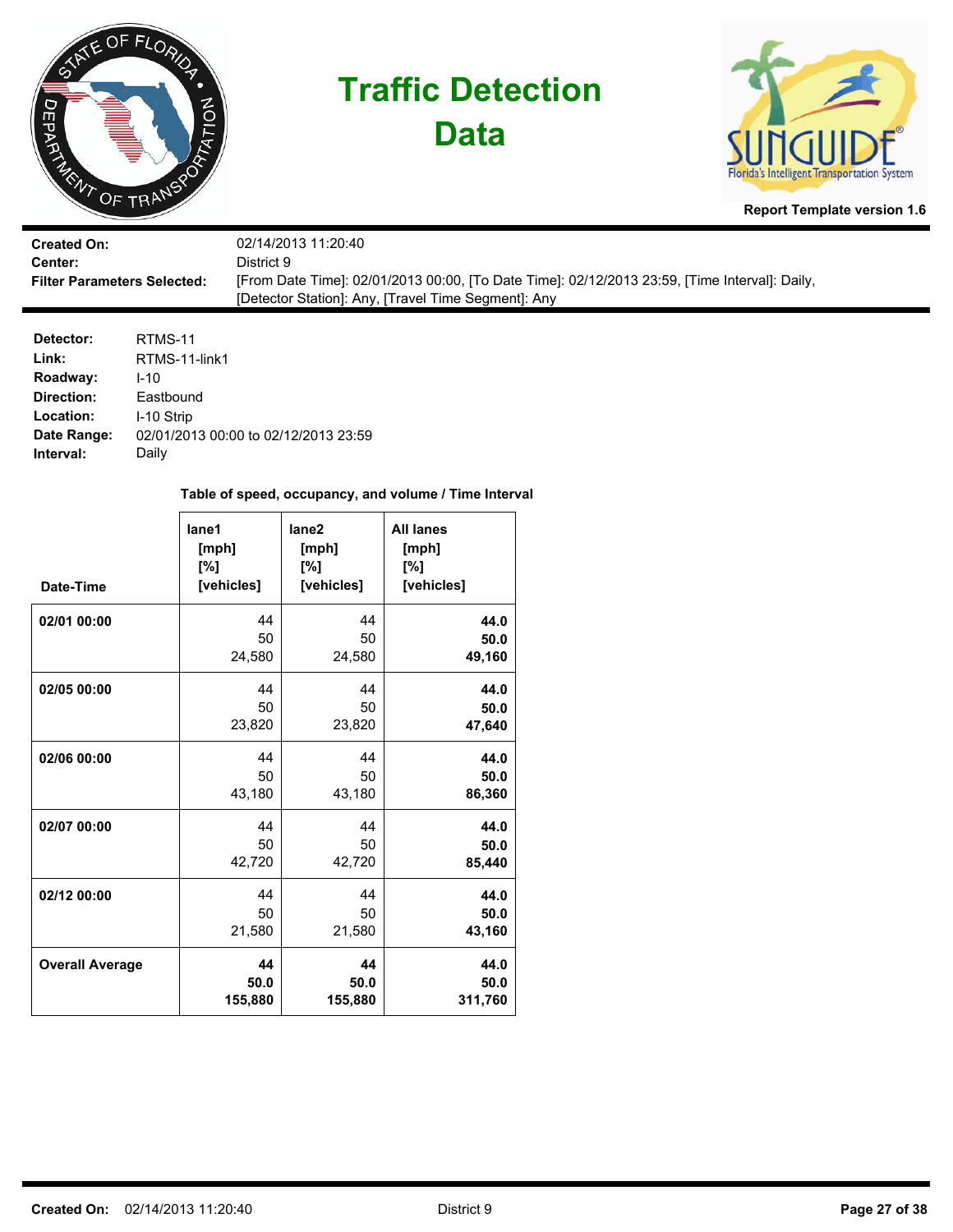

**Data**



**Report Template version 1.6**

| <b>Created On:</b>                 | 02/14/2013 11:20:40                                                                           |
|------------------------------------|-----------------------------------------------------------------------------------------------|
| Center:                            | District 9                                                                                    |
| <b>Filter Parameters Selected:</b> | [From Date Time]: 02/01/2013 00:00, [To Date Time]: 02/12/2013 23:59, [Time Interval]: Daily, |
|                                    | [Detector Station]: Any, [Travel Time Segment]: Any                                           |

| RTMS-11                              |
|--------------------------------------|
| RTMS-11-link2                        |
| $1 - 10$                             |
| Westbound                            |
| I-10 Strip                           |
| 02/01/2013 00:00 to 02/12/2013 23:59 |
| Daily                                |
|                                      |

| Date-Time              | lane1<br>[mph]<br>[%]<br>[vehicles] | lane2<br>[mph]<br>[%]<br>[vehicles] | <b>All lanes</b><br>[mph]<br>[%]<br>[vehicles] |
|------------------------|-------------------------------------|-------------------------------------|------------------------------------------------|
| 02/01 00:00            | 44                                  | 44                                  | 44.0                                           |
|                        | 50                                  | 50                                  | 50.0                                           |
|                        | 24,580                              | 24,580                              | 49,160                                         |
| 02/05 00:00            | 44                                  | 44                                  | 44.0                                           |
|                        | 50                                  | 50                                  | 50.0                                           |
|                        | 23,820                              | 23,820                              | 47,640                                         |
| 02/06 00:00            | 44                                  | 44                                  | 44.0                                           |
|                        | 50                                  | 50                                  | 50.0                                           |
|                        | 43,180                              | 43,180                              | 86,360                                         |
| 02/07 00:00            | 44                                  | 44                                  | 44.0                                           |
|                        | 50                                  | 50                                  | 50.0                                           |
|                        | 42,720                              | 42,720                              | 85,440                                         |
| 02/12 00:00            | 44                                  | 44                                  | 44.0                                           |
|                        | 50                                  | 50                                  | 50.0                                           |
|                        | 21,580                              | 21,580                              | 43,160                                         |
| <b>Overall Average</b> | 44                                  | 44                                  | 44.0                                           |
|                        | 50.0                                | 50.0                                | 50.0                                           |
|                        | 155,880                             | 155,880                             | 311,760                                        |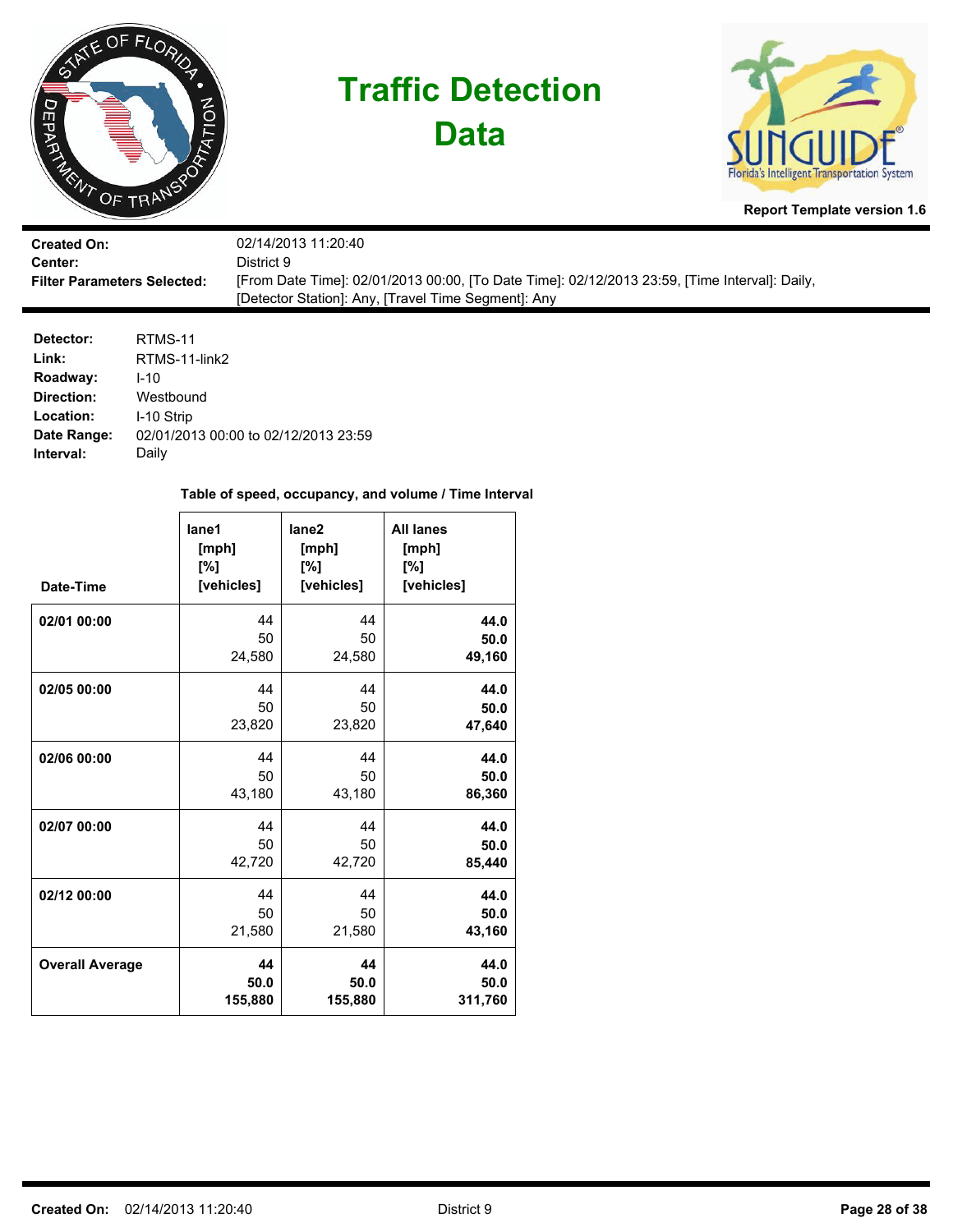

**Data**



**Report Template version 1.6**

| <b>Created On:</b>                 | 02/14/2013 11:20:40                                                                           |
|------------------------------------|-----------------------------------------------------------------------------------------------|
| Center:                            | District 9.                                                                                   |
| <b>Filter Parameters Selected:</b> | [From Date Time]: 02/01/2013 00:00, [To Date Time]: 02/12/2013 23:59, [Time Interval]: Daily, |
|                                    | [Detector Station]: Any, [Travel Time Segment]: Any                                           |

| RTMS-12                              |
|--------------------------------------|
| RTMS-12-link1                        |
| $1 - 10$                             |
| Eastbound                            |
| I-10 Strip                           |
| 02/01/2013 00:00 to 02/12/2013 23:59 |
| Daily                                |
|                                      |

| Date-Time              | lane1<br>[mph]<br>[%]<br>[vehicles] | lane <sub>2</sub><br>[mph]<br>[%]<br>[vehicles] | <b>All lanes</b><br>[mph]<br>[%]<br>[vehicles] |
|------------------------|-------------------------------------|-------------------------------------------------|------------------------------------------------|
| 02/01 00:00            | 44                                  | 44                                              | 44.0                                           |
|                        | 50                                  | 50                                              | 50.0                                           |
|                        | 24,580                              | 24,580                                          | 49,160                                         |
| 02/05 00:00            | 44                                  | 44                                              | 44.0                                           |
|                        | 50                                  | 50                                              | 50.0                                           |
|                        | 23,820                              | 23,820                                          | 47,640                                         |
| 02/06 00:00            | 44                                  | 44                                              | 44.0                                           |
|                        | 50                                  | 50                                              | 50.0                                           |
|                        | 43,200                              | 43,200                                          | 86,400                                         |
| 02/07 00:00            | 44                                  | 44                                              | 44.0                                           |
|                        | 50                                  | 50                                              | 50.0                                           |
|                        | 42,720                              | 42,720                                          | 85,440                                         |
| 02/12 00:00            | 44                                  | 44                                              | 44.0                                           |
|                        | 50                                  | 50                                              | 50.0                                           |
|                        | 21,580                              | 21,580                                          | 43,160                                         |
| <b>Overall Average</b> | 44                                  | 44                                              | 44.0                                           |
|                        | 50.0                                | 50.0                                            | 50.0                                           |
|                        | 155,900                             | 155,900                                         | 311,800                                        |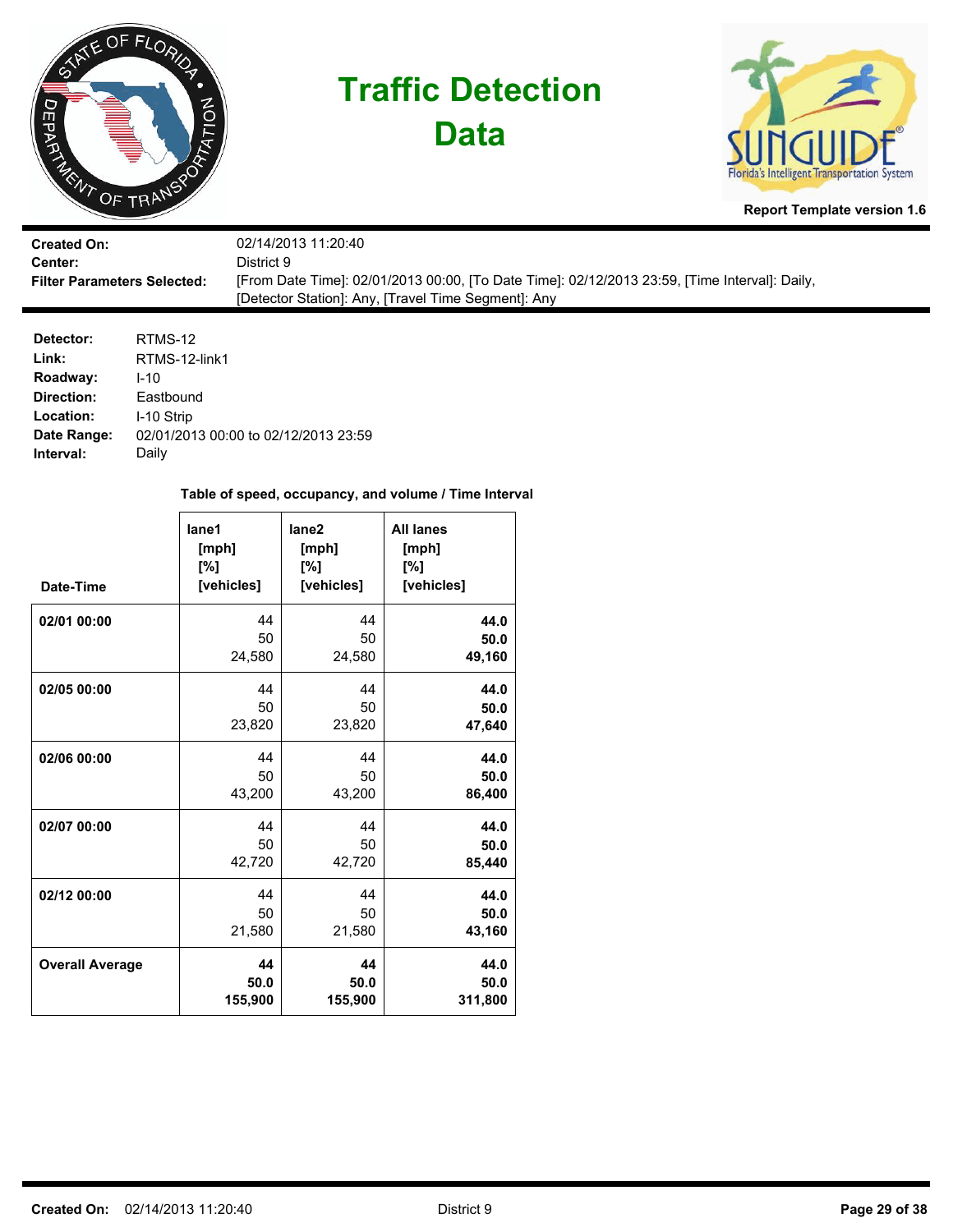

**Data**



**Report Template version 1.6**

| <b>Created On:</b>                 | 02/14/2013 11:20:40                                                                           |
|------------------------------------|-----------------------------------------------------------------------------------------------|
| <b>Center:</b>                     | District 9.                                                                                   |
| <b>Filter Parameters Selected:</b> | [From Date Time]: 02/01/2013 00:00, [To Date Time]: 02/12/2013 23:59, [Time Interval]: Daily, |
|                                    | [Detector Station]: Any, [Travel Time Segment]: Any                                           |

| Detector:   | RTMS-12                              |
|-------------|--------------------------------------|
| Link:       | RTMS-12-link2                        |
| Roadway:    | $1 - 10$                             |
| Direction:  | Westbound                            |
| Location:   | I-10 Strip                           |
| Date Range: | 02/01/2013 00:00 to 02/12/2013 23:59 |
| Interval:   | Daily                                |

| Date-Time              | lane1<br>[mph]<br>[%]<br>[vehicles] | lane <sub>2</sub><br>[mph]<br>[%]<br>[vehicles] | <b>All lanes</b><br>[mph]<br>[%]<br>[vehicles] |
|------------------------|-------------------------------------|-------------------------------------------------|------------------------------------------------|
| 02/01 00:00            | 44                                  | 44                                              | 44.0                                           |
|                        | 50                                  | 50                                              | 50.0                                           |
|                        | 24,580                              | 24,580                                          | 49,160                                         |
| 02/05 00:00            | 44                                  | 44                                              | 44.0                                           |
|                        | 50                                  | 50                                              | 50.0                                           |
|                        | 23,820                              | 23,820                                          | 47,640                                         |
| 02/06 00:00            | 44                                  | 44                                              | 44.0                                           |
|                        | 50                                  | 50                                              | 50.0                                           |
|                        | 43,200                              | 43,200                                          | 86,400                                         |
| 02/07 00:00            | 44                                  | 44                                              | 44.0                                           |
|                        | 50                                  | 50                                              | 50.0                                           |
|                        | 42,720                              | 42,720                                          | 85,440                                         |
| 02/12 00:00            | 44                                  | 44                                              | 44.0                                           |
|                        | 50                                  | 50                                              | 50.0                                           |
|                        | 21,580                              | 21,580                                          | 43,160                                         |
| <b>Overall Average</b> | 44                                  | 44                                              | 44.0                                           |
|                        | 50.0                                | 50.0                                            | 50.0                                           |
|                        | 155,900                             | 155,900                                         | 311,800                                        |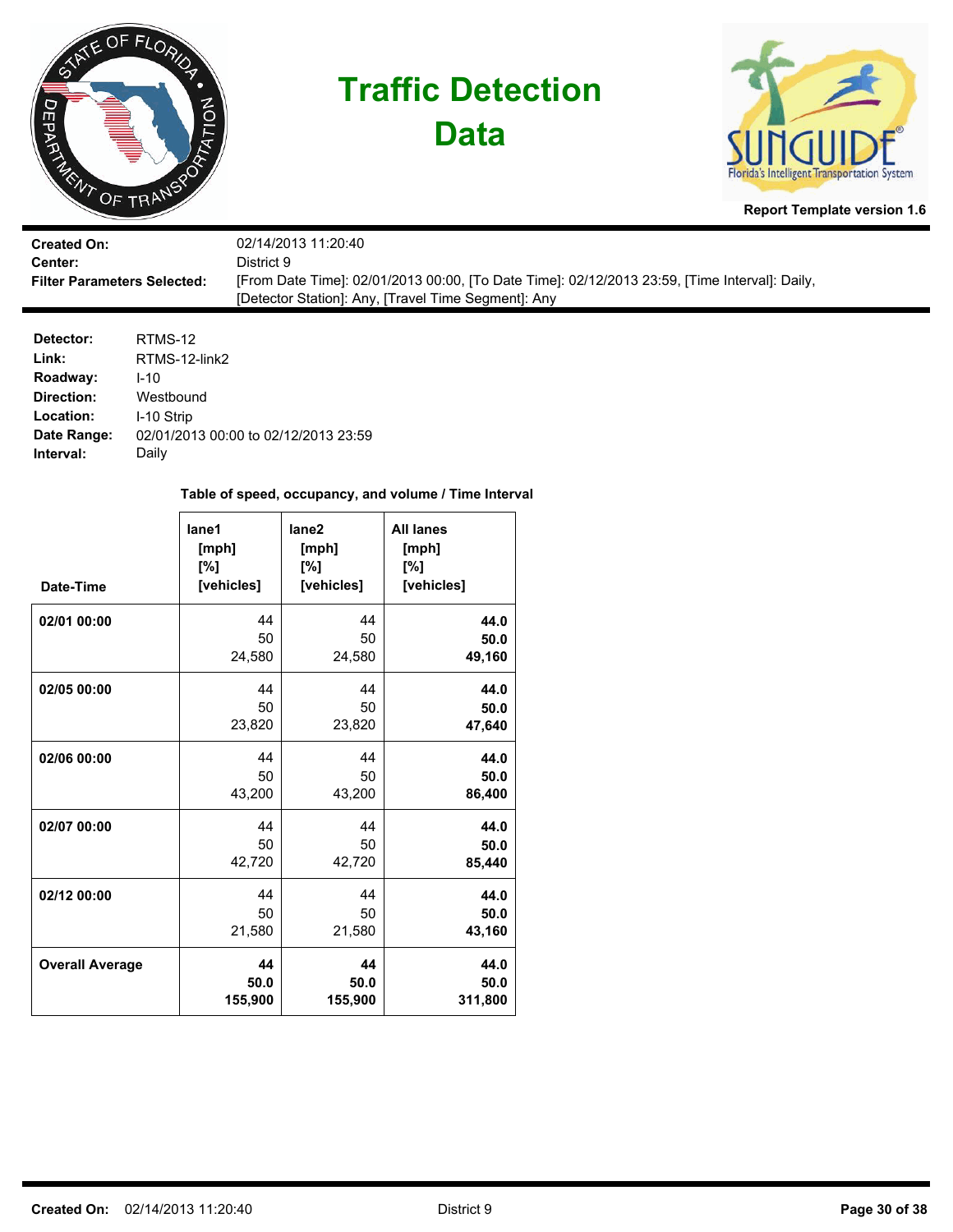

**Data**



**Report Template version 1.6**

| <b>Created On:</b>                 | 02/14/2013 11:20:40                                                                           |
|------------------------------------|-----------------------------------------------------------------------------------------------|
| <b>Center:</b>                     | District 9.                                                                                   |
| <b>Filter Parameters Selected:</b> | [From Date Time]: 02/01/2013 00:00, [To Date Time]: 02/12/2013 23:59, [Time Interval]: Daily, |
|                                    | [Detector Station]: Any, [Travel Time Segment]: Any                                           |

| RTMS-13                              |
|--------------------------------------|
| RTMS-13-link1                        |
| $1 - 10$                             |
| Eastbound                            |
| I-10 Strip                           |
| 02/01/2013 00:00 to 02/12/2013 23:59 |
| Daily                                |
|                                      |

| Date-Time              | lane1<br>[mph]<br>[%]<br>[vehicles] | lane <sub>2</sub><br>[mph]<br>[%]<br>[vehicles] | <b>All lanes</b><br>[mph]<br>[%]<br>[vehicles] |
|------------------------|-------------------------------------|-------------------------------------------------|------------------------------------------------|
| 02/01 00:00            | 44                                  | 44                                              | 44.0                                           |
|                        | 50                                  | 50                                              | 50.0                                           |
|                        | 24,580                              | 24,580                                          | 49,160                                         |
| 02/05 00:00            | 44                                  | 44                                              | 44.0                                           |
|                        | 50                                  | 50                                              | 50.0                                           |
|                        | 23,820                              | 23,820                                          | 47,640                                         |
| 02/06 00:00            | 44                                  | 44                                              | 44.0                                           |
|                        | 50                                  | 50                                              | 50.0                                           |
|                        | 43,200                              | 43,200                                          | 86,400                                         |
| 02/07 00:00            | 44                                  | 44                                              | 44.0                                           |
|                        | 50                                  | 50                                              | 50.0                                           |
|                        | 42,720                              | 42,720                                          | 85,440                                         |
| 02/12 00:00            | 44                                  | 44                                              | 44.0                                           |
|                        | 50                                  | 50                                              | 50.0                                           |
|                        | 21,580                              | 21,580                                          | 43,160                                         |
| <b>Overall Average</b> | 44                                  | 44                                              | 44.0                                           |
|                        | 50.0                                | 50.0                                            | 50.0                                           |
|                        | 155,900                             | 155,900                                         | 311,800                                        |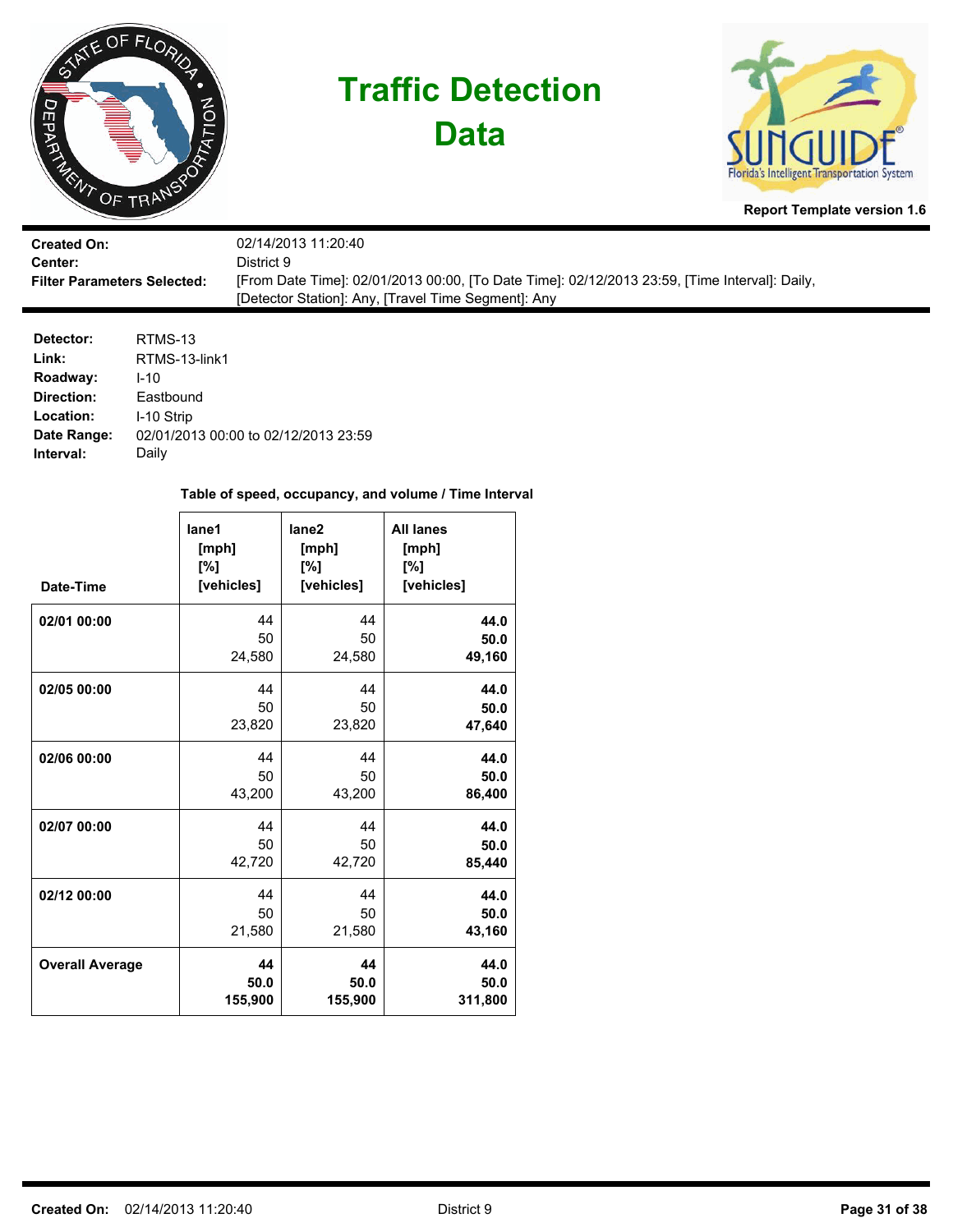

**Data**



**Report Template version 1.6**

| <b>Created On:</b>                 | 02/14/2013 11:20:40                                                                           |
|------------------------------------|-----------------------------------------------------------------------------------------------|
| Center:                            | District 9                                                                                    |
| <b>Filter Parameters Selected:</b> | [From Date Time]: 02/01/2013 00:00, [To Date Time]: 02/12/2013 23:59, [Time Interval]: Daily, |
|                                    | [Detector Station]: Any, [Travel Time Segment]: Any                                           |

| Detector:   | RTMS-13                              |
|-------------|--------------------------------------|
| Link:       | RTMS-13-link2                        |
| Roadway:    | $1 - 10$                             |
| Direction:  | Westbound                            |
| Location:   | I-10 Strip                           |
| Date Range: | 02/01/2013 00:00 to 02/12/2013 23:59 |
| Interval:   | Daily                                |

| Date-Time              | lane1<br>[mph]<br>[%]<br>[vehicles] | lane2<br>[mph]<br>[%]<br>[vehicles] | <b>All lanes</b><br>[mph]<br>[%]<br>[vehicles] |
|------------------------|-------------------------------------|-------------------------------------|------------------------------------------------|
| 02/01 00:00            | 44                                  | 44                                  | 44.0                                           |
|                        | 50                                  | 50                                  | 50.0                                           |
|                        | 24,580                              | 24,580                              | 49,160                                         |
| 02/05 00:00            | 44                                  | 44                                  | 44.0                                           |
|                        | 50                                  | 50                                  | 50.0                                           |
|                        | 23,820                              | 23,820                              | 47,640                                         |
| 02/06 00:00            | 44                                  | 44                                  | 44.0                                           |
|                        | 50                                  | 50                                  | 50.0                                           |
|                        | 43,200                              | 43,200                              | 86,400                                         |
| 02/07 00:00            | 44                                  | 44                                  | 44.0                                           |
|                        | 50                                  | 50                                  | 50.0                                           |
|                        | 42,720                              | 42,720                              | 85,440                                         |
| 02/12 00:00            | 44                                  | 44                                  | 44.0                                           |
|                        | 50                                  | 50                                  | 50.0                                           |
|                        | 21,580                              | 21,580                              | 43,160                                         |
| <b>Overall Average</b> | 44                                  | 44                                  | 44.0                                           |
|                        | 50.0                                | 50.0                                | 50.0                                           |
|                        | 155,900                             | 155,900                             | 311,800                                        |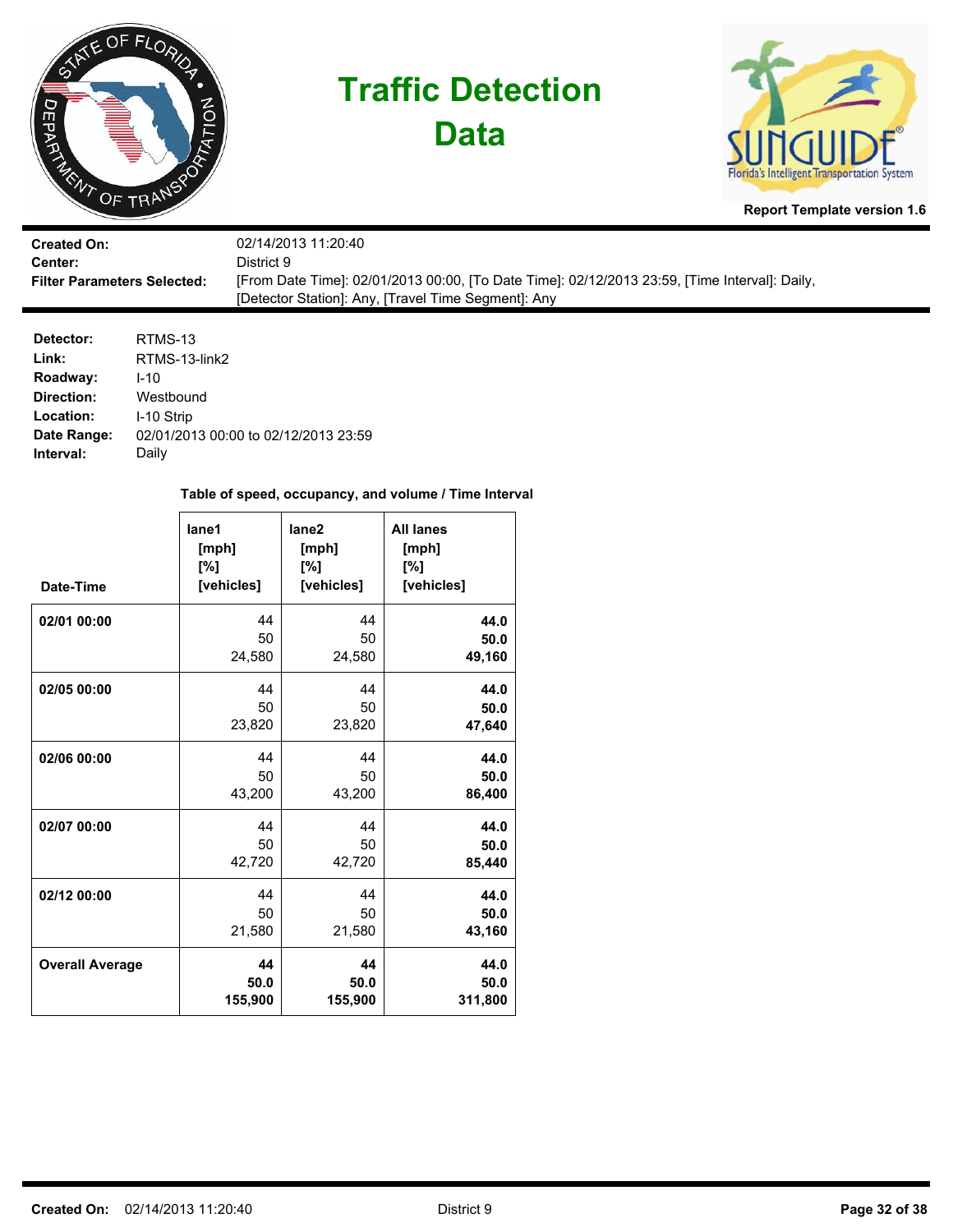

**Data**



**Report Template version 1.6**

| <b>Created On:</b>                 | 02/14/2013 11:20:40                                                                           |
|------------------------------------|-----------------------------------------------------------------------------------------------|
| <b>Center:</b>                     | District 9.                                                                                   |
| <b>Filter Parameters Selected:</b> | [From Date Time]: 02/01/2013 00:00, [To Date Time]: 02/12/2013 23:59, [Time Interval]: Daily, |
|                                    | [Detector Station]: Any, [Travel Time Segment]: Any                                           |

| Detector:   | RTMS-14                              |
|-------------|--------------------------------------|
| Link:       | RTMS-14-link1                        |
| Roadway:    | $1 - 10$                             |
| Direction:  | Eastbound                            |
| Location:   | I-10 Strip                           |
| Date Range: | 02/01/2013 00:00 to 02/12/2013 23:59 |
| Interval:   | Daily                                |

| Date-Time              | lane1<br>[mph]<br>[%]<br>[vehicles] | lane <sub>2</sub><br>[mph]<br>[%]<br>[vehicles] | <b>All lanes</b><br>[mph]<br>[%]<br>[vehicles] |
|------------------------|-------------------------------------|-------------------------------------------------|------------------------------------------------|
| 02/01 00:00            | 44                                  | 44                                              | 44.0                                           |
|                        | 50                                  | 50                                              | 50.0                                           |
|                        | 24,580                              | 24,580                                          | 49,160                                         |
| 02/05 00:00            | 44                                  | 44                                              | 44.0                                           |
|                        | 50                                  | 50                                              | 50.0                                           |
|                        | 23,820                              | 23,820                                          | 47,640                                         |
| 02/06 00:00            | 44                                  | 44                                              | 44.0                                           |
|                        | 50                                  | 50                                              | 50.0                                           |
|                        | 43,200                              | 43,200                                          | 86,400                                         |
| 02/07 00:00            | 44                                  | 44                                              | 44.0                                           |
|                        | 50                                  | 50                                              | 50.0                                           |
|                        | 42,720                              | 42,720                                          | 85,440                                         |
| 02/12 00:00            | 44                                  | 44                                              | 44.0                                           |
|                        | 50                                  | 50                                              | 50.0                                           |
|                        | 21,580                              | 21,580                                          | 43,160                                         |
| <b>Overall Average</b> | 44                                  | 44                                              | 44.0                                           |
|                        | 50.0                                | 50.0                                            | 50.0                                           |
|                        | 155,900                             | 155,900                                         | 311,800                                        |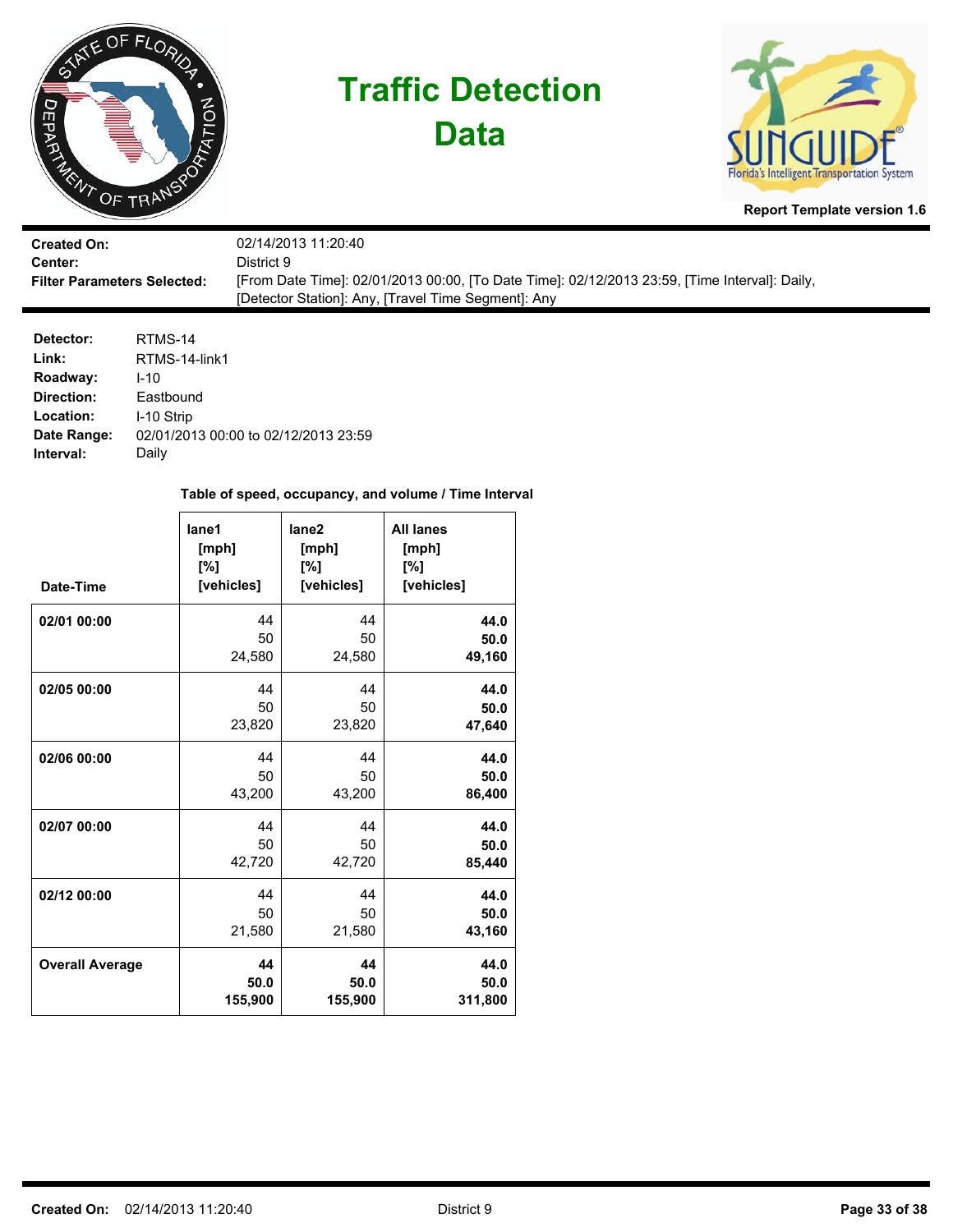

**Data**



**Report Template version 1.6**

| <b>Created On:</b>                 | 02/14/2013 11:20:40                                                                           |
|------------------------------------|-----------------------------------------------------------------------------------------------|
| Center:                            | District 9                                                                                    |
| <b>Filter Parameters Selected:</b> | [From Date Time]: 02/01/2013 00:00, [To Date Time]: 02/12/2013 23:59, [Time Interval]: Daily, |
|                                    | [Detector Station]: Any, [Travel Time Segment]: Any                                           |

| Detector:   | RTMS-14                              |
|-------------|--------------------------------------|
| Link:       | RTMS-14-link2                        |
| Roadway:    | $1 - 10$                             |
| Direction:  | Westbound                            |
| Location:   | I-10 Strip                           |
| Date Range: | 02/01/2013 00:00 to 02/12/2013 23:59 |
| Interval:   | Daily                                |

| Date-Time              | lane1<br>[mph]<br>[%]<br>[vehicles] | lane <sub>2</sub><br>[mph]<br>[%]<br>[vehicles] | <b>All lanes</b><br>[mph]<br>[%]<br>[vehicles] |
|------------------------|-------------------------------------|-------------------------------------------------|------------------------------------------------|
| 02/01 00:00            | 44                                  | 44                                              | 44.0                                           |
|                        | 50                                  | 50                                              | 50.0                                           |
|                        | 24,580                              | 24,580                                          | 49,160                                         |
| 02/05 00:00            | 44                                  | 44                                              | 44.0                                           |
|                        | 50                                  | 50                                              | 50.0                                           |
|                        | 23,820                              | 23,820                                          | 47,640                                         |
| 02/06 00:00            | 44                                  | 44                                              | 44.0                                           |
|                        | 50                                  | 50                                              | 50.0                                           |
|                        | 43,200                              | 43,200                                          | 86,400                                         |
| 02/07 00:00            | 44                                  | 44                                              | 44.0                                           |
|                        | 50                                  | 50                                              | 50.0                                           |
|                        | 42,720                              | 42,720                                          | 85,440                                         |
| 02/12 00:00            | 44                                  | 44                                              | 44.0                                           |
|                        | 50                                  | 50                                              | 50.0                                           |
|                        | 21,580                              | 21,580                                          | 43,160                                         |
| <b>Overall Average</b> | 44                                  | 44                                              | 44.0                                           |
|                        | 50.0                                | 50.0                                            | 50.0                                           |
|                        | 155,900                             | 155,900                                         | 311,800                                        |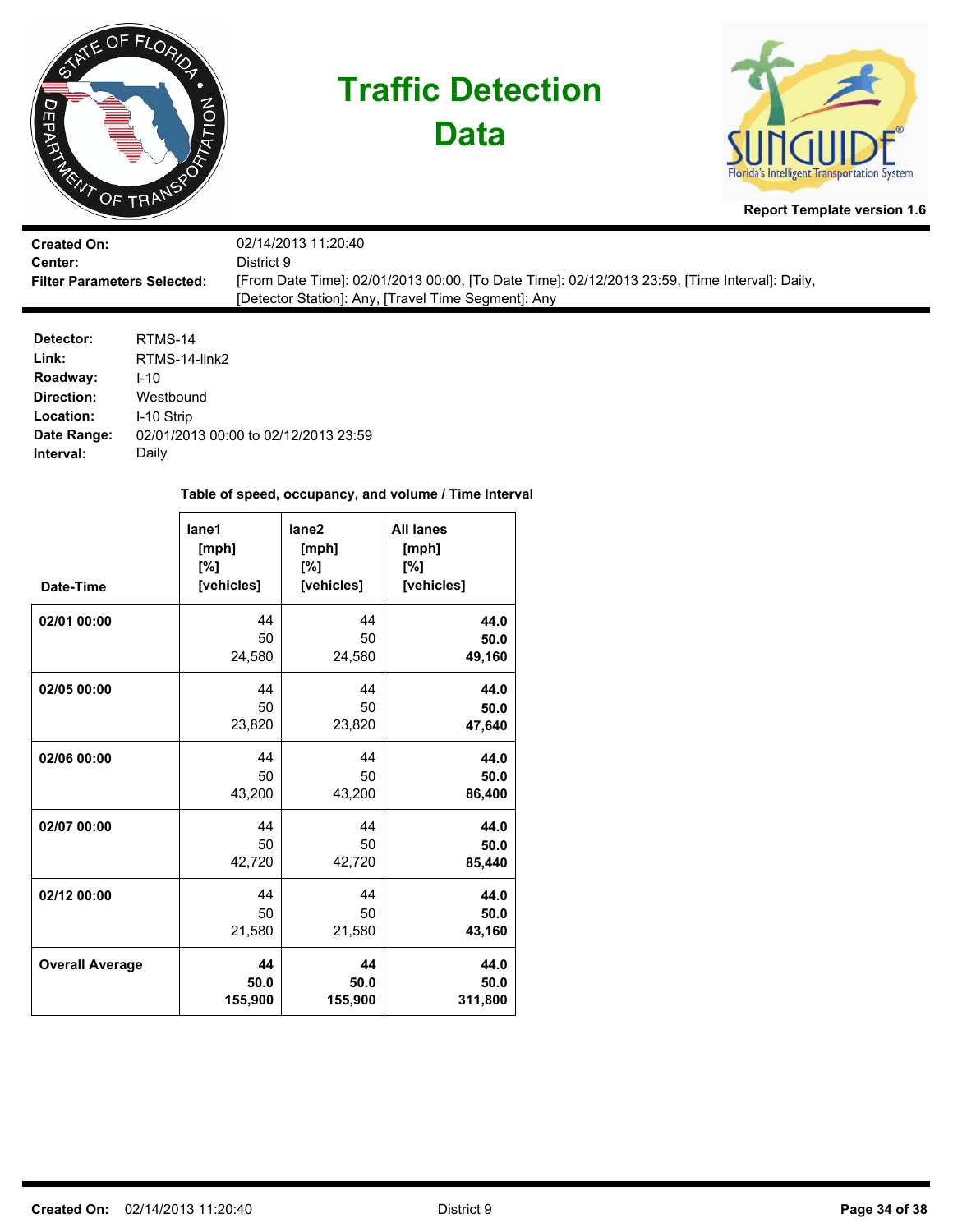

| <b>Created On:</b>                 | 02/14/2013 11:20:40                                                                           |
|------------------------------------|-----------------------------------------------------------------------------------------------|
| <b>Center:</b>                     | District 9                                                                                    |
| <b>Filter Parameters Selected:</b> | [From Date Time]: 02/01/2013 00:00, [To Date Time]: 02/12/2013 23:59, [Time Interval]: Daily, |
|                                    | [Detector Station]: Any, [Travel Time Segment]: Any                                           |

| Detector:   | SS105 110                            |
|-------------|--------------------------------------|
| Link:       | SS105 110-link1                      |
| Roadway:    | $1 - 10$                             |
| Direction:  | Eastbound                            |
| Location:   |                                      |
| Date Range: | 02/01/2013 00:00 to 02/12/2013 23:59 |
| Interval:   | Daily                                |

| Date-Time              | lane1<br>[mph]<br>[%]<br>[vehicles] | lane2<br>[mph]<br>[%]<br>[vehicles] | lane3<br>[mph]<br>[%]<br>[vehicles] | <b>All lanes</b><br>[mph]<br>$N^{\circ}$<br>[vehicles] |
|------------------------|-------------------------------------|-------------------------------------|-------------------------------------|--------------------------------------------------------|
| 02/01 00:00            |                                     |                                     |                                     |                                                        |
|                        | 0                                   | 0                                   | 0                                   | 0.0                                                    |
|                        | 0                                   | 0                                   | 0                                   | 0                                                      |
| 02/07 00:00            |                                     |                                     |                                     |                                                        |
|                        | $\mathbf{0}$                        | 0                                   | $\mathbf{0}$                        | 0.0                                                    |
|                        | $\mathbf{0}$                        | 0                                   | $\mathbf{0}$                        | 0                                                      |
| <b>Overall Average</b> |                                     |                                     |                                     |                                                        |
|                        | 0.0                                 | 0.0                                 | 0.0                                 | 0.0                                                    |
|                        | 0                                   | 0                                   | 0                                   | 0                                                      |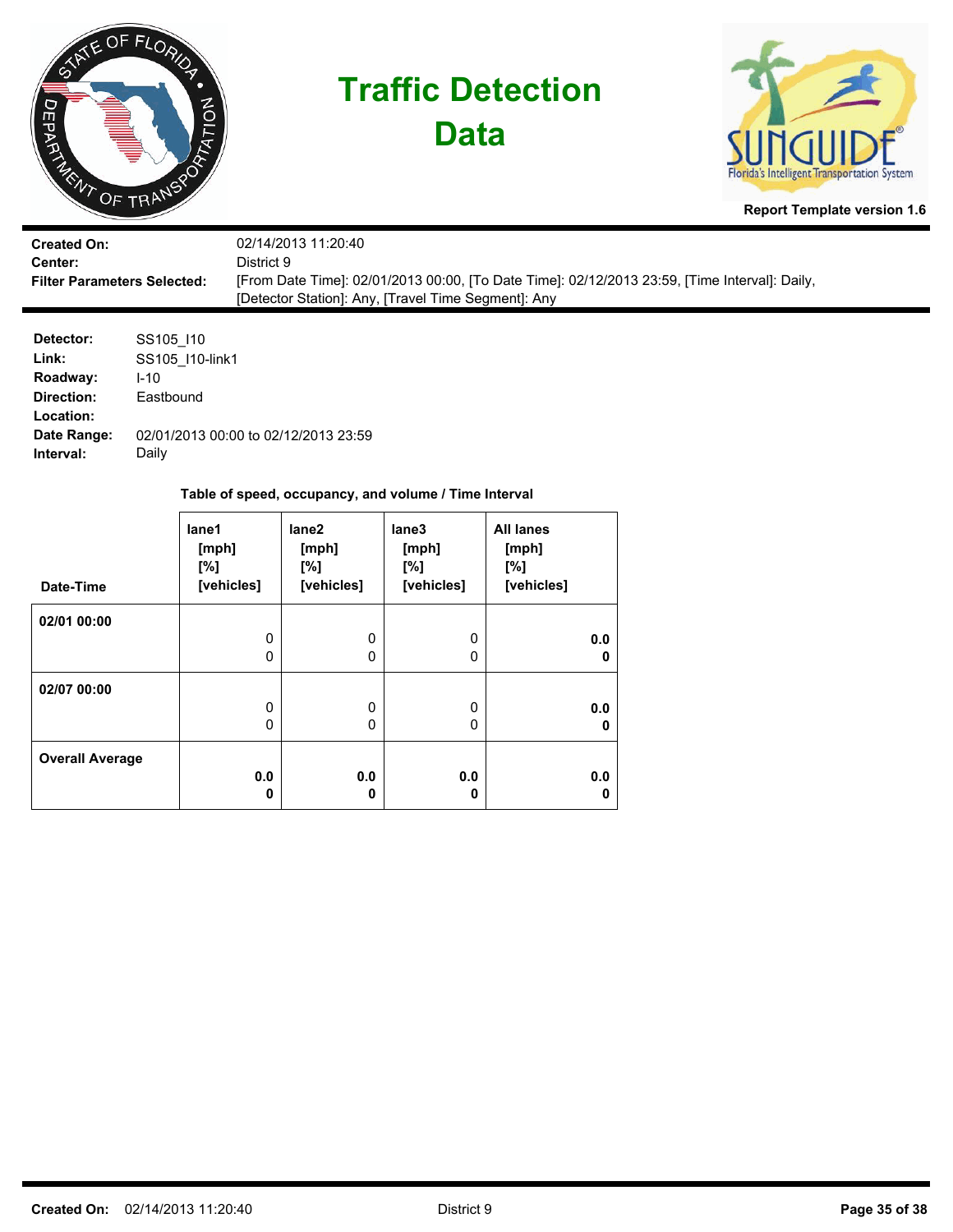

| <b>Created On:</b>                 | 02/14/2013 11:20:40                                                                           |
|------------------------------------|-----------------------------------------------------------------------------------------------|
| Center:                            | District 9.                                                                                   |
| <b>Filter Parameters Selected:</b> | [From Date Time]: 02/01/2013 00:00, [To Date Time]: 02/12/2013 23:59, [Time Interval]: Daily, |
|                                    | [Detector Station]: Any, [Travel Time Segment]: Any                                           |

| Detector:   | SS105 110                            |
|-------------|--------------------------------------|
| Link:       | SS105 110-link2                      |
| Roadway:    | $1 - 10$                             |
| Direction:  | Westbound                            |
| Location:   |                                      |
| Date Range: | 02/01/2013 00:00 to 02/12/2013 23:59 |
| Interval:   | Daily                                |

| Date-Time              | lane1<br>[mph]<br>[%]<br>[vehicles] | lane2<br>[mph]<br>[%]<br>[vehicles] | lane3<br>[mph]<br>[%]<br>[vehicles] | <b>All lanes</b><br>[mph]<br>$N^{\circ}$<br>[vehicles] |
|------------------------|-------------------------------------|-------------------------------------|-------------------------------------|--------------------------------------------------------|
| 02/01 00:00            |                                     |                                     |                                     |                                                        |
|                        | 0                                   | 0                                   | $\mathbf{0}$                        | 0.0                                                    |
|                        | 0                                   | 0                                   | 0                                   | 0                                                      |
| 02/07 00:00            |                                     |                                     |                                     |                                                        |
|                        | 0                                   | 0                                   | $\mathbf{0}$                        | 0.0                                                    |
|                        | 0                                   | 0                                   | 0                                   | 0                                                      |
| <b>Overall Average</b> |                                     |                                     |                                     |                                                        |
|                        | 0.0                                 | 0.0                                 | 0.0                                 | 0.0                                                    |
|                        | 0                                   | 0                                   | 0                                   | 0                                                      |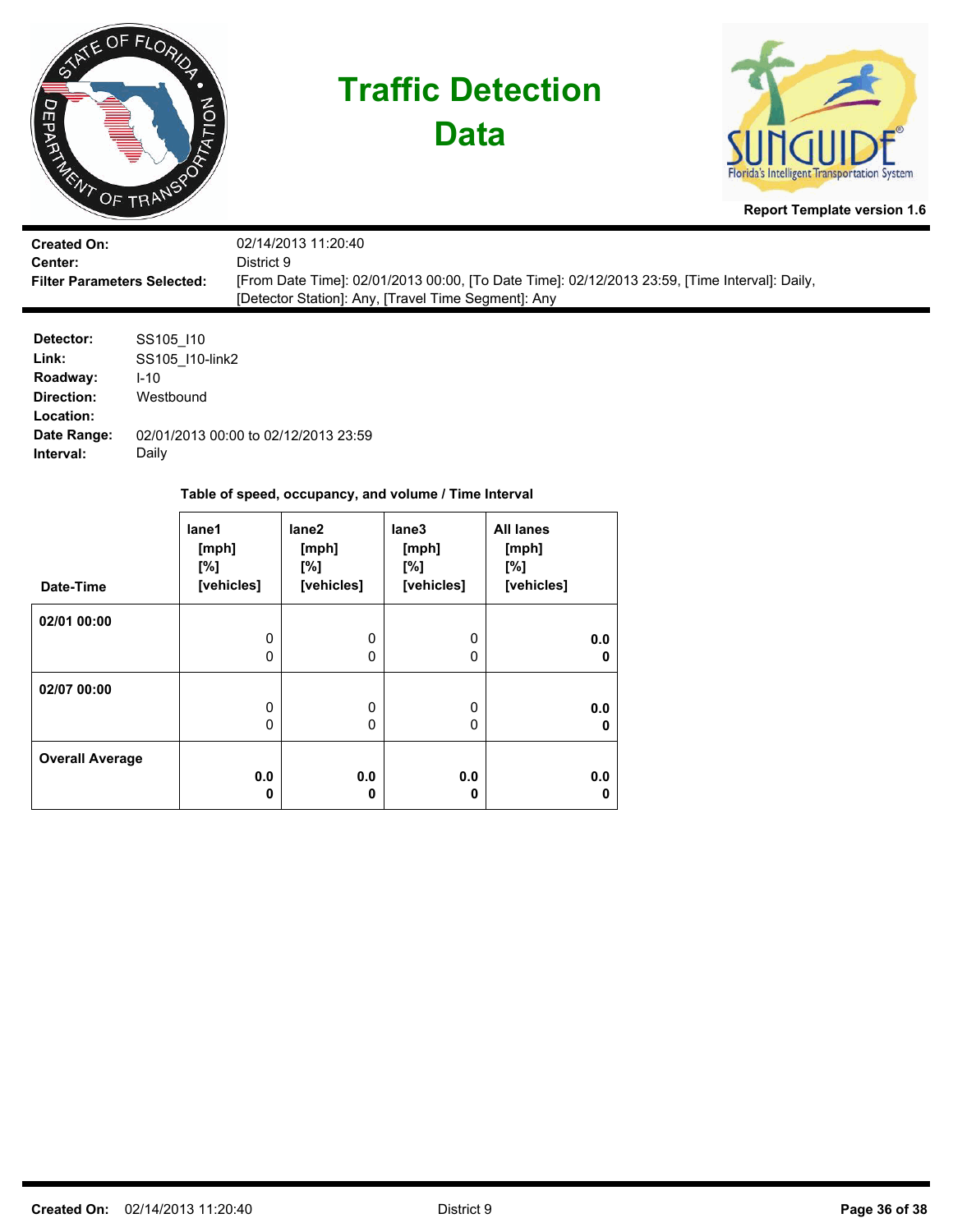| ∽                                                                                            | ATE OF FLORIDA<br>THE TRANSPORT                                                     | <b>Traffic Detection</b><br><b>Data</b>                                                                                                                                                   |                                                 |                                                       |                                     |                                                 | Florida's Intelligent Transportation System<br><b>Report Template version 1.6</b> |  |  |  |  |
|----------------------------------------------------------------------------------------------|-------------------------------------------------------------------------------------|-------------------------------------------------------------------------------------------------------------------------------------------------------------------------------------------|-------------------------------------------------|-------------------------------------------------------|-------------------------------------|-------------------------------------------------|-----------------------------------------------------------------------------------|--|--|--|--|
| <b>Created On:</b><br>Center:<br><b>Filter Parameters Selected:</b>                          |                                                                                     | 02/14/2013 11:20:40<br>District 9<br>[From Date Time]: 02/01/2013 00:00, [To Date Time]: 02/12/2013 23:59, [Time Interval]: Daily,<br>[Detector Station]: Any, [Travel Time Segment]: Any |                                                 |                                                       |                                     |                                                 |                                                                                   |  |  |  |  |
| Detector:<br>Link:<br>Roadway:<br><b>Direction:</b><br>Location:<br>Date Range:<br>Interval: | Wavetronix_HD_IVV<br>Wavetronix HD IVV-NB<br>Springhill Road<br>Northbound<br>Daily | 02/01/2013 00:00 to 02/12/2013 23:59                                                                                                                                                      |                                                 |                                                       |                                     |                                                 |                                                                                   |  |  |  |  |
|                                                                                              |                                                                                     |                                                                                                                                                                                           |                                                 | Table of speed, occupancy, and volume / Time Interval |                                     |                                                 |                                                                                   |  |  |  |  |
| Date-Time                                                                                    | lane1<br>[mph]<br>[%]                                                               | [vehicles]                                                                                                                                                                                | lane <sub>2</sub><br>[mph]<br>[%]<br>[vehicles] | lane3<br>[mph]<br>[%]<br>[vehicles]                   | lane4<br>[mph]<br>[%]<br>[vehicles] | lane <sub>5</sub><br>[mph]<br>[%]<br>[vehicles] | <b>All lanes</b><br>[mph]<br>[%]<br>[vehicles]                                    |  |  |  |  |

0 0

0 0

**0.0 0** 0 0

0 0

**0.0 0**

0 0

0 0

**0.0 0** **0.0 0**

**0.0 0**

**0.0 0**

**02/01 00:00**

**02/07 00:00**

**Overall Average**

0 0

> 0 0

**0.0 0** 0 0

0 0

**0.0 0**